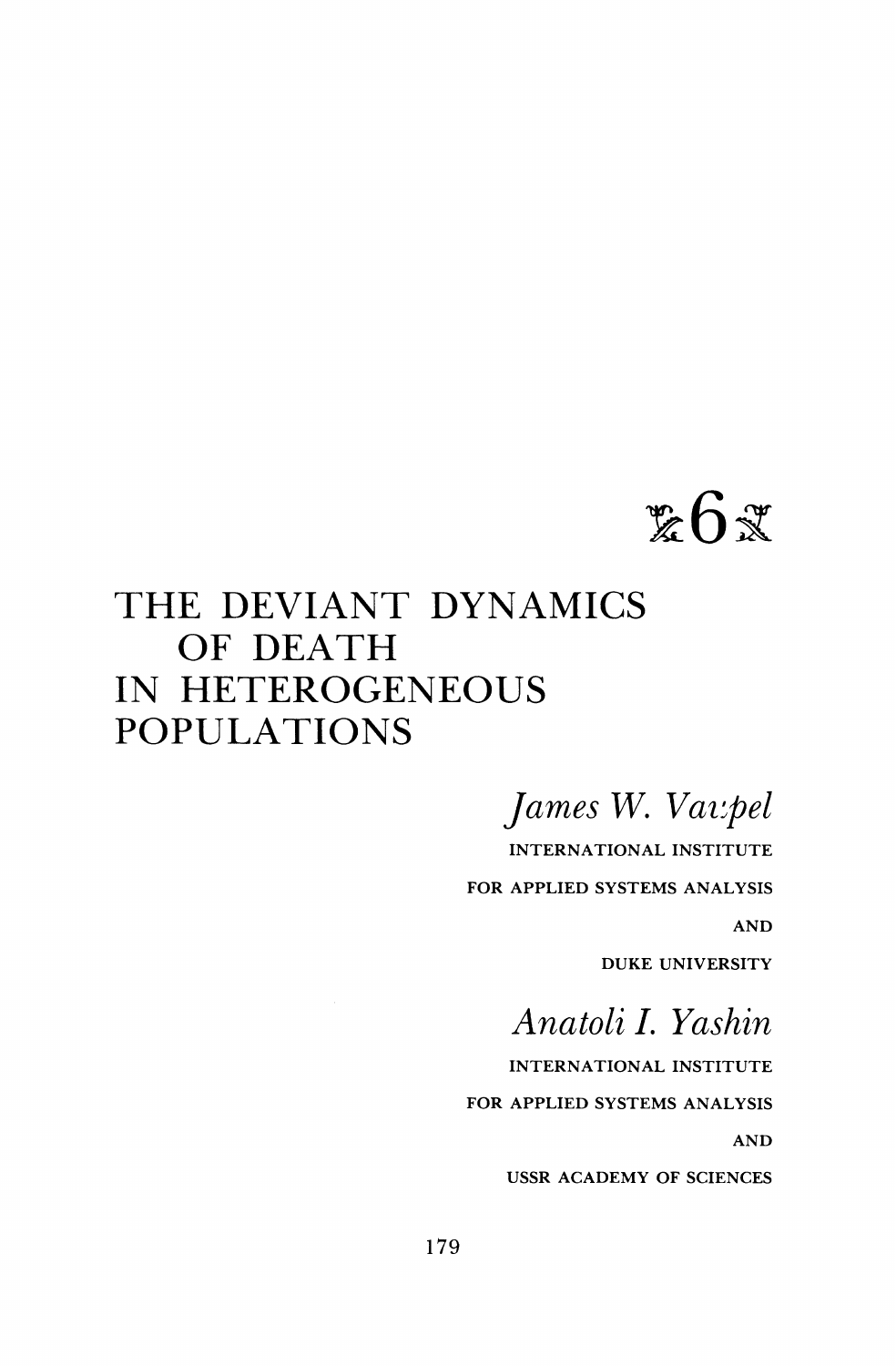**The simplest kind of life-cycle process involves one transition that leads to exit. Examples abound. Animals and plants die, the healthy fall ill, the unemployed find jobs, the childless reproduce, and the married divorce. Residents move out, machines wear out, natural resources get used up, and buildings are torn down. Infidels convert, ex-convicts recidivate, abstainers become addicted, and holdouts adopt new technologies.** 

**In many such collections or populations, some units are more likely to make the transition than others. Standard analytic methods largely ignore this heterogeneity; the methods assume that ail members of a population (or subpopulation, such as black American males) at a given age face the same probability of change. This chapter presents methods for studying what difference heterogeneity within a population makes in the behavior of the changing population.** 

**The analytic methods are illustrated by examples drawn from the study of human mortality, and, henceforth, the word death will be used instead of the more general terms change and transition. Readers interested in applications other than human mortality should associate death with an analogous notion like failure, separation, occurrence, or movement.** 

#### **ROOTS OF THE RESEARCH**

**A small but growing body of research is relevant to the analysis of differences in behavior over time between heterogeneous and homogeneous populations. Some strands of this research can be traced to Cournot's study of judicial decisions (1838) and Weinberg's investigation of the frequency of multiple births (1902). Darwin's "population thinking" and emphasis on diversity and selection were crucial contributions (Darwin, 1859; Mayr, 1976). Gini (1924) considered heterogeneity in female fecundity; Potter and Parker (1964) and Sheps and Menken (1973) developed this approach. In their influential study of the industrial mobility of labor, Blumen, Kogan, and McCarthy (1955) distinguished "movers" from "stayers" and then considered an arbitrary number of groups with different proneness to movement; Silcock** 

**The authors thank Brian Arthur, Michael Hannan, Nathan Keyfitz, Howard Kunreuther, Edward Loeser, Mark Pauly, Andrei Rogers, Michael Stoto, and Nancy Tuma for helpful comments.**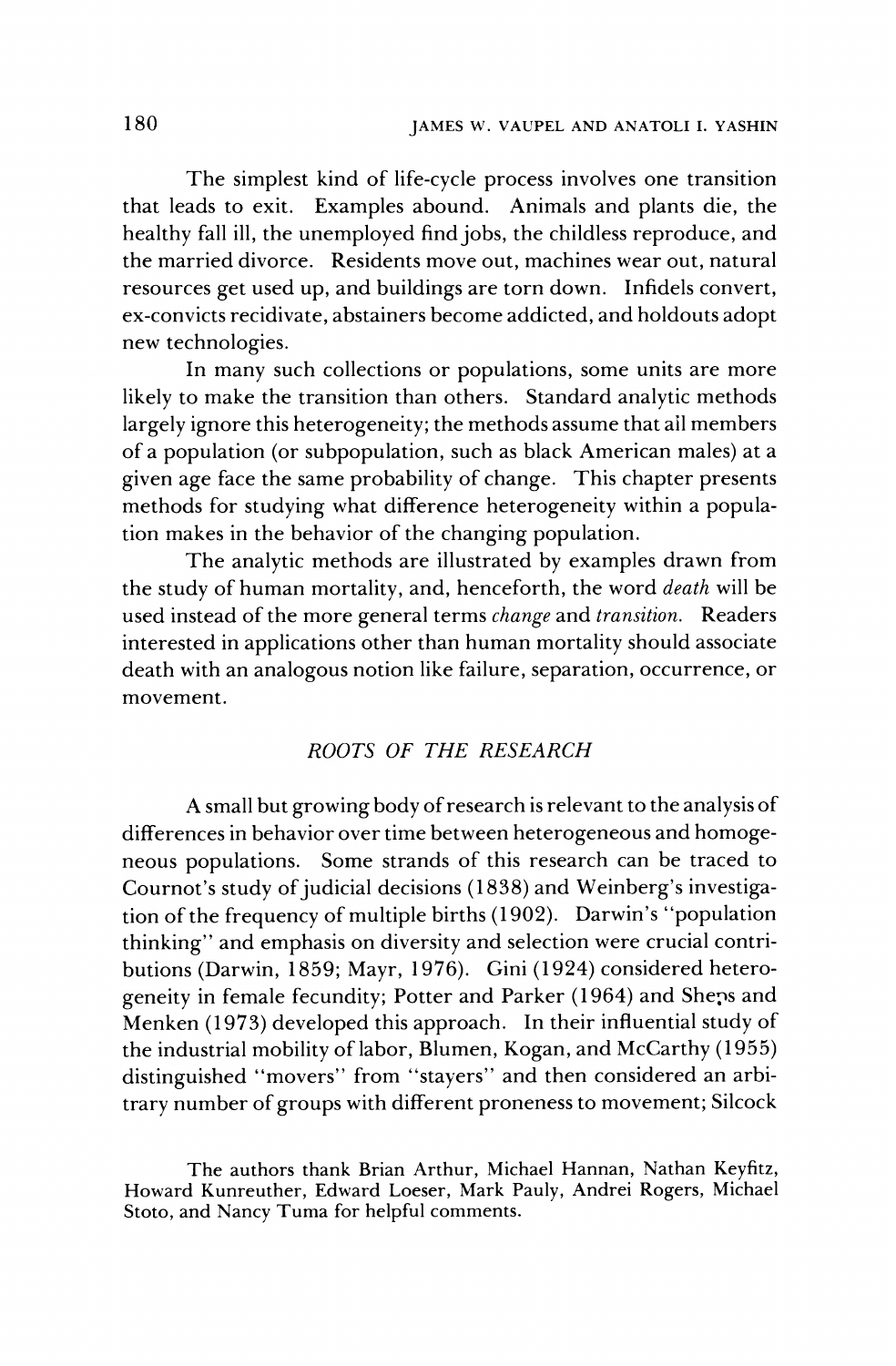**(1954) used a continuous distribution over individuals to describe the "rate of wastage" in labor turnover. This research on the mobility of labor was extended by McFarland (1970), Spilerman (1972), Ginsberg (1973), Singer and Spilerman (1974), and Heckman and Singer (1982); it was generalized to event-history analysis by Tuma (1983) and Tuma and Hannon (1984), among others. Contributions to the analysis of human mortality and morbidity were made by Beard (1963), Shepard and Zeckhauser (1975, 1980), Keyfitz and Littman (1980), and Vaupel, Manton, and Stallard (1979).** 

**This rich body of research indicates that there is a core of mathematical methods that can be usefully applied to the analysis of heterogeneity in such diverse phenomena as accidents, illness, death, fecundity, labor turnover, migration, and equipment failure. These sundry applications and the varied disciplinary backgrounds of the researchers make it hardly surprising that key elements of this common core of mathematics were independently discovered by several researchers. Further progress, however, surely would be accelerated if the wide applicability of the underlying mathematics of heterogeneity were recognized.** 

# **A UNIFYING QUESTION**

**Building on this body of research and, most directly, on Vaupel, Manton, and Stallard (1979), this chapter addresses a basic question: How does the observed rate of death, over time, for a cohort of individuals born at the same time relate to the probability of death, over time, for each of the individuals of the cohort?1 This question provides a unifying focus for developing the mathematical theory of the dynamics of heterogeneous populations. It is also a useful question in applied** 

**1 The word rate means different things to different specialists. In this chapter, rate of death is a measure of the likelihood of death at some instant. The phrase rate of death as used here has numerous aliases, including hazard rate and force of mortality. The rate of death for an individual, or individual death rate, is defined by Equation (la); the cohort death rate is defined by Equation (Ib). Note that rate of death, as used here, is neither a probability nor an average over some time period. Furthermore, note that the rate of death for an individual is a function of that individual's probability of death at some instantaneous age conditional on the individual's surviving to that age. Some readers may find it helpful to read "force of mortality" whenever the phrase rate of death appears.**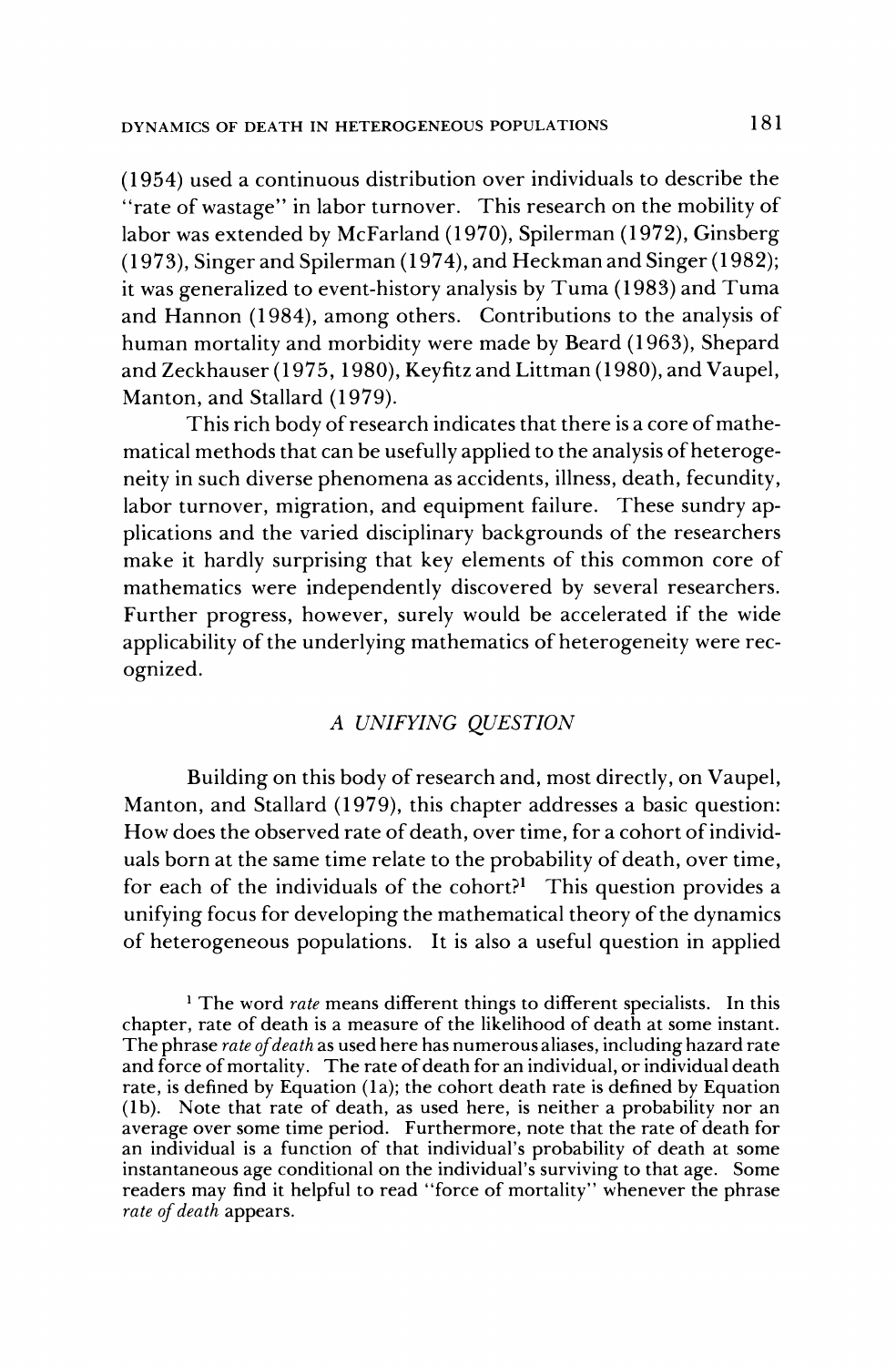**work because researchers usually observe population death rates but**  often are interested in individual death rates. The effect of a policy or **intervention may depend on individual responses and behavior. Furthermore, individual rates may follow simpler patterns than the composite population rates. And explanation of past rates and prediction of future rates may be improved by considering changes on the individual level.** 

**It turns out that the deviation of individual death rates from population rates implies some surprising and intriguing results. Death rates for individuals increase more rapidly than the observed death rate for cohorts. Eliminating a cause of death can decrease subsequent observed life expectancy. A population can suffer a higher death rate at older ages than another population even though its members have lower death rates at all ages. A population's death rate can be increasing even though its members' death rates are decreasing.** 

**The theory leads to some methods that may be of use to policy**  analysts in evaluating the effects of various interventions—for exam**ple, a medical care program that reduces mortality rates at certain ages. The theory also yields predictions that may be of considerable interest to policy analysts. In the developed countries of the world, for example, death rates after age 70 and especially after age 80 may de**cline faster — and at an accelerating rate — than now predicted by var**ious census and actuarial projections. As a result, pressures on social security and pension systems may be substantially greater than expected.** 

#### **MATHEMATICAL PRELIMINARIES**

Let  $\Omega$  be some set of parameters  $\omega$ . Assume that each parame**ter value characterizes a homogeneous class of individuals and that the population is a mix of these homogeneous classes in proportions given**  by some probability distribution on  $\Omega$ .

Denote by  $p_{\omega}(a)$  the probability that an individual from homogeneous class  $\omega$  will be alive at age a, and let  $\mu_{\omega}(a)$  be the instantaneous age-specific death rate at age a for an individual in class  $\omega$ . By defini**tion,** 

$$
\mu_{\omega}(a) = -\left[d p_{\omega}(a)/da\right]/p_{\omega}(a) \tag{1a}
$$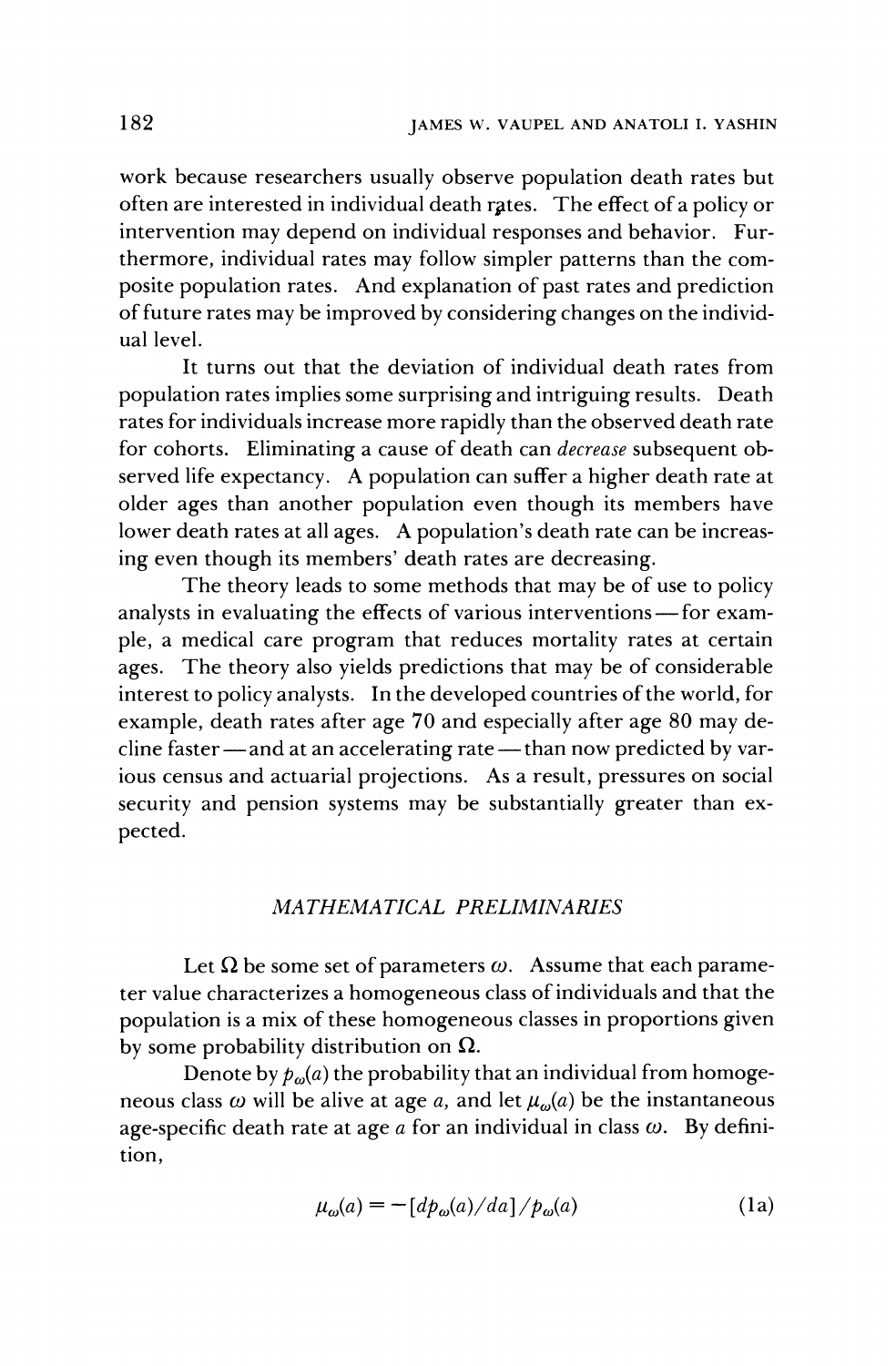#### **DYNAMICS OF DEATH IN HETEROGENEOUS POPULATIONS**

Similarly, let  $\bar{p}(a)$  be the probability that an arbitrary individual from the population will be alive at age *a*. That is, let  $\bar{p}(a)$  be the **expected value of the probability of surviving to age a for a randomly**  chosen individual at birth. Alternatively,  $\bar{p}(a)$  can be interpreted as the **expected value of the proportion of the birth cohort that will be alive at**  age *a*. The cohort death rate  $\overline{\mu}(a)$  is then defined by

$$
\bar{\mu}(a) = -\left[d\bar{p}(a)/da\right]/\bar{p}(a)
$$
 (1b)

**Throughout this chapter, superscript bars will be used to denote variables pertaining to expected values either for a randomly chosen individual at birth or, equivalently, for the entire cohort.** 

**Suppose that all individuals in a population are identical and**  their chances of survival are described by  $p(a)$ . Then  $\bar{p}(a)$  is the same as  $p(a)$ . Thus a cohort described by  $\bar{p}(a)$  could be interpreted as being a **homogeneous population composed of identical individuals each of**  whom had life chances given by  $p(a)$  equaling  $\bar{p}(a)$ . This remarkable **fact means that researchers interested in population rates can simplify their analysis by ignoring heterogeneity; this simplification has permitted the development of demography, actuarial statistics, reliability engineering, and epidemiology.** 

**For some purposes, however, the simplification is inadequate, counterproductive, or misleading. Sometimes researchers are interested in individual rather than population behavior, sometimes patterns on the individual level are simpler than patterns on the population level, and sometimes the impact of a policy intervention can be correctly predicted only if the varying responses of different individuals are taken into account. That is, sometimes individual differences make enough difference that it pays to pay attention to them; a variety of specific examples are given later in the chapter. Furthermore, the complexities introduced by heterogeneity are not intractable; indeed, the mathematical methods presented in this chapter are fairly simple.** 

#### **BASIC MATHEMATICAL FORMULATION**

**In mortality analysis, the adjective heterogeneous usually implies that individuals of the same age differ in their chances of death. As in many other problems involving relative measurement, it is useful to have some standard or baseline to which the death rates of various**  individuals can be compared. Let  $\mu(a)$  be this baseline death rate; how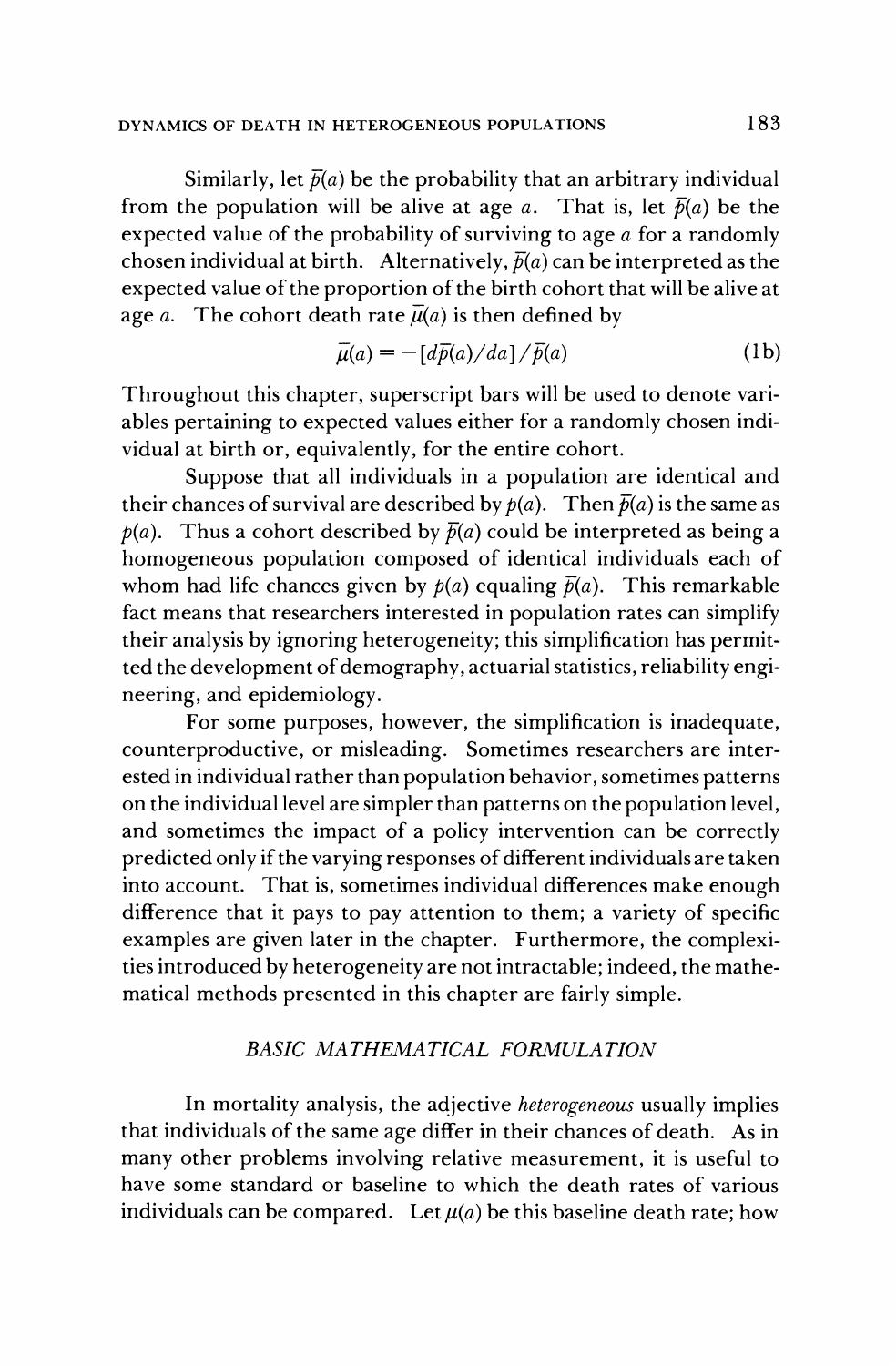values of  $\mu(a)$  might be chosen will be discussed later. The relative risk for individuals in homogeneous class  $\omega$  at time  $\alpha$  will be defined as

$$
z(a,\omega) = \mu_{\omega}(a) / \mu(a) \tag{2}
$$

It is convenient to use  $\mu(a,z)$  to denote the death rate at time a of **individuals at relative risk z. Clearly** 

$$
\mu(a,z) = z\mu(a) \tag{3}
$$

**Thus** 

$$
\mu(a) = \mu(a, 1) \tag{4}
$$

The standard death rate  $\mu(a)$  can therefore be interpreted as the death **rate for the class of individuals who face a relative risk of 1.** 

**This formulation is simple and broadly applicable. More important, it yields a powerful result that is central to the mathematics of**  heterogeneity. Let  $f_a(z)$  denote the conditional density of relative risk **among survivors at time a. As shown in Vaupel, Manton, and Stallard**  (1979) the expected death rate in the population  $\bar{\mu}(a)$  is the weighted **average of the death rates of the individuals who comprise the population:** 

$$
\bar{\mu}(a) = \int_0^\infty \mu(a, z) f_a(z) dz \tag{5}
$$

Since  $\bar{z}(a)$ , the mean of the relative-risk values of time  $a$ , is given by

$$
\bar{z}(a) = \int_0^\infty z f_a(z) dz \tag{6}
$$

**it follows from (3) that** 

$$
\overline{\mu}(z) = \mu(a)\overline{z}(a) \tag{7}
$$

**This simple result is the fundamental theorem of the mathematics of heterogeneity, since it relates the death rate for the population to**  the death rates for individuals. The value of  $\mu(a)$  gives the death rate **for the hypothetical "standard" individual facing a relative risk of 1;**  multiplying  $\mu(a)$  by z gives the death rate for an individual facing a relative risk of z. The value of  $\bar{z}(a)$  gives the average relative risk of the surviving population at time *a*. In interpreting  $\bar{z}(a)$  it may be useful, **following Vaupel and colleagues, to view z as a measure of "frailty" or** 

**184**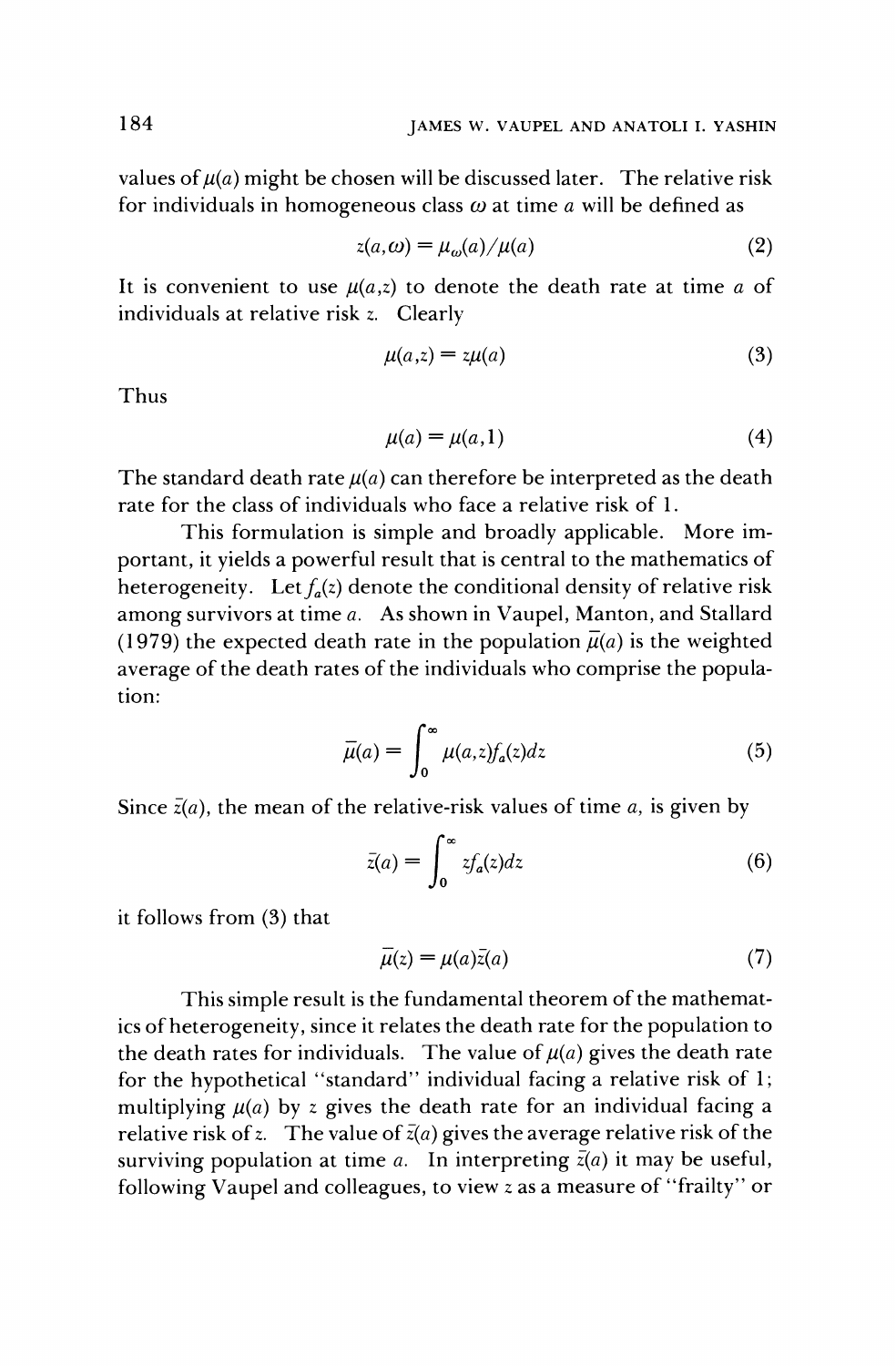"susceptibility." Thus  $\bar{z}(a)$  measures the average frailty of the surviv**ing cohort.** 

#### **UNCHANGING FRAILTY**

The relationship over time of  $\bar{\mu}(a)$  versus  $\mu(a)$  is determined by the trajectory of  $\bar{z}(a)$ . The simplest case to study is the case where **individuals are born at some level of relative risk (or frailty) and remain at this level all their lives. In this case, the only factor operating to**  change  $\bar{z}(a)$  is the higher mortality of individuals at higher levels of **relative risk; thus this pure case most clearly reveals the effects of differential selection and the survival of the fittest.** 

**Imagine a population cohort that is born at some point in time.**  Let  $f_0(z)$  describe the proportion of individuals in the population born at various levels of relative risk  $z$ ;  $f_0(z)$  can be interpreted as a probability **density function. Assume that each individual remains at the same**  level of z for life. For convenience, the mean value of  $f_0(z)$  might as well **be taken as 1, so that the standard individual at relative risk 1 is also the mean individual at birth and hence**  $\mu(0)$  **equals**  $\bar{\mu}(0)$ **.** As before, let  $\mu(a,z)$ and  $\mu(a)$  be the death rates of individuals at relative risk z and of the standard individual. Let  $H(a,z)$  be the cumulative hazard experienced **from birth to time a:** 

$$
H(a,z) = \int_0^\infty \mu(a,z)da \tag{8}
$$

**Clearly** 

$$
H(a,z) = zH(a) \tag{9}
$$

**The probability that an individual at relative risk z will survive to age a is given by** 

$$
p(a,z) = p(a)^{z} = \exp[-zH(a)]
$$
 (10)

**Consequently** 

$$
f_a(z) = f_0(z) \exp[-zH(a)] \bigg/ \int_0^\infty f_0(z) \exp[-zH(a)] dz \qquad (11)
$$

where the denominator is a scaling factor equal to  $\bar{p}(a)$ , the proportion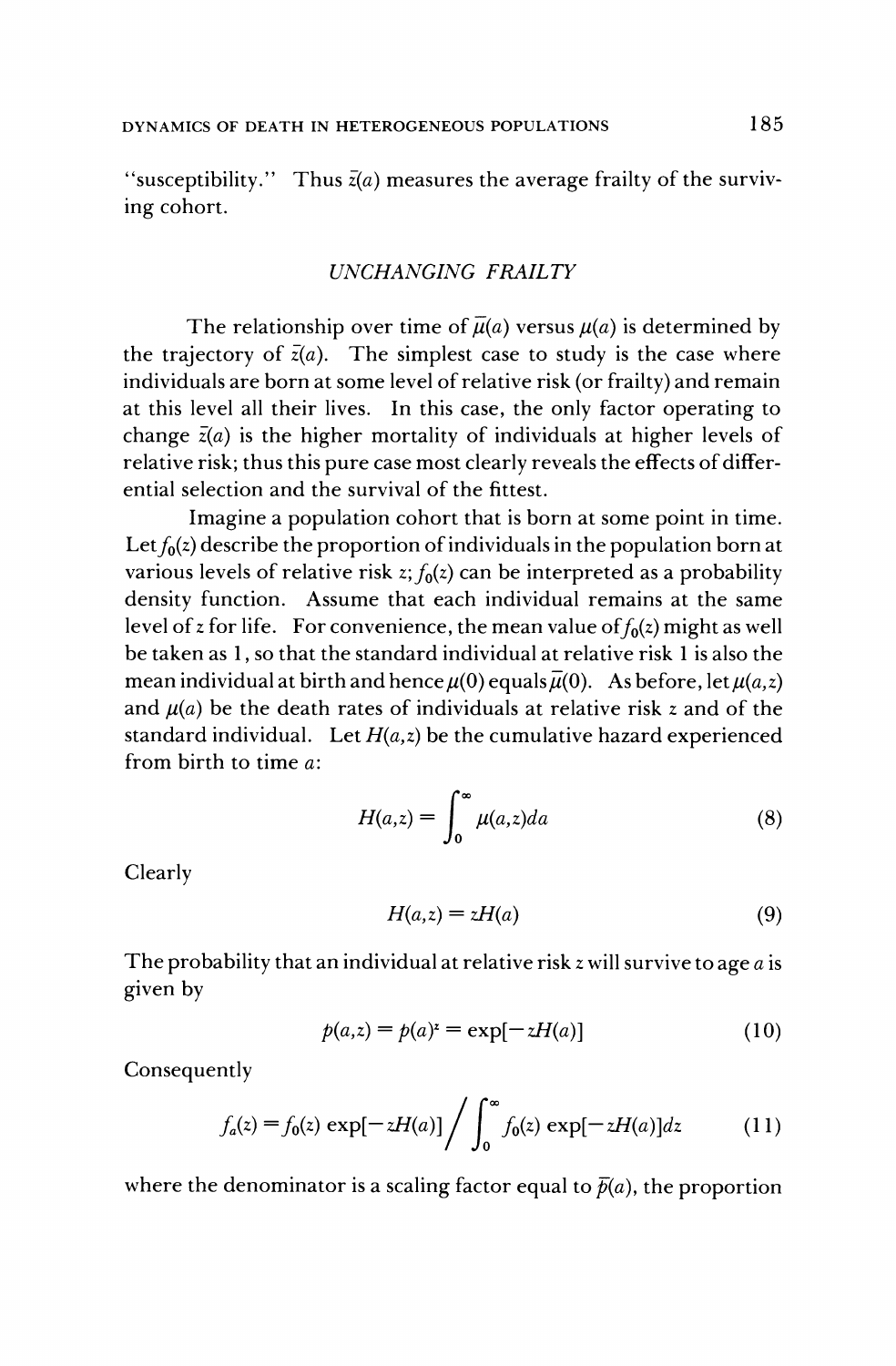**of the population cohort that has survived to age a. Thus** 

$$
\bar{z}(a) = \int_0^\infty z f_0(z) \exp[-zH(a)]dz \bigg/ \int_0^\infty f_0(z) \exp[-zH(a)]dz \qquad (12)
$$

**Differentiating Equation (12) with respect to a yields** 

$$
d\bar{z}(a)/da = -\mu(a)\sigma_z^2(a) \tag{13}
$$

where  $\sigma_z^2(a)$  is the conditional variance of *z* among the population that is alive at time a. Since  $\mu(a) > 0$  and  $\sigma^2(a) > 0$ , the value of  $d\bar{z}(a)/da$  must **be negative. Therefore, as might be expected, the mean relative risk declines in time as death selectively removes the frailest members of the**  population. This means that  $\mu(a)$  increases more rapidly than  $\bar{\mu}(a)$ .

**Mean relative risk declines monotonically not only with age (or**  time) a but also with the proportion surviving  $p$ . This can be shown as follows. If  $\mu(a)$  is greater than zero for all a, then

$$
\bar{z}(a) > \bar{z}(b) \qquad \text{if and only if } a < b \tag{14}
$$

**and** 

$$
\bar{p}(a) > \bar{p}(b) \qquad \text{if and only if } a < b \tag{15}
$$

**Consequently** 

$$
\bar{z}[\bar{p}^{-1}(\bar{p})] < \bar{z}[\bar{p}^{-1}(\bar{p}^*)] \qquad \text{if and only if } \bar{p} < \bar{p}^* \tag{16}
$$

where  $\bar{p}^{-1}(\bar{p})$  is the inverse function of  $\bar{p}(a)$  and where  $\bar{p}$  and  $\bar{p}^*$  are two **specific values of the survival function.** 

### $HOW$   $\mu$  DIVERGES FROM  $\overline{\mu}$

The magnitude of the divergence  $\mu(a)$  from  $\bar{\mu}(a)$  depends on the **distribution of relative risk. Several researchers in different fields, including Silcock (1954), Spilerman (1972), Mann, Schafer, and Singpurwalla (1974), and Vaupel, Manton, and Stallard (1979), have discovered that the gamma distribution is especially convenient to work with, since it is one of the best-known nonnegative distributions, it is analytically tractable, and it takes on a variety of shapes depending on parameter values. If the mean relative risk at birth is 1, then the gamma probability density function at birth is given by** 

$$
f_0(z) = k^k z^{k-1} \exp(-kz) / \Gamma(k)
$$
 (17)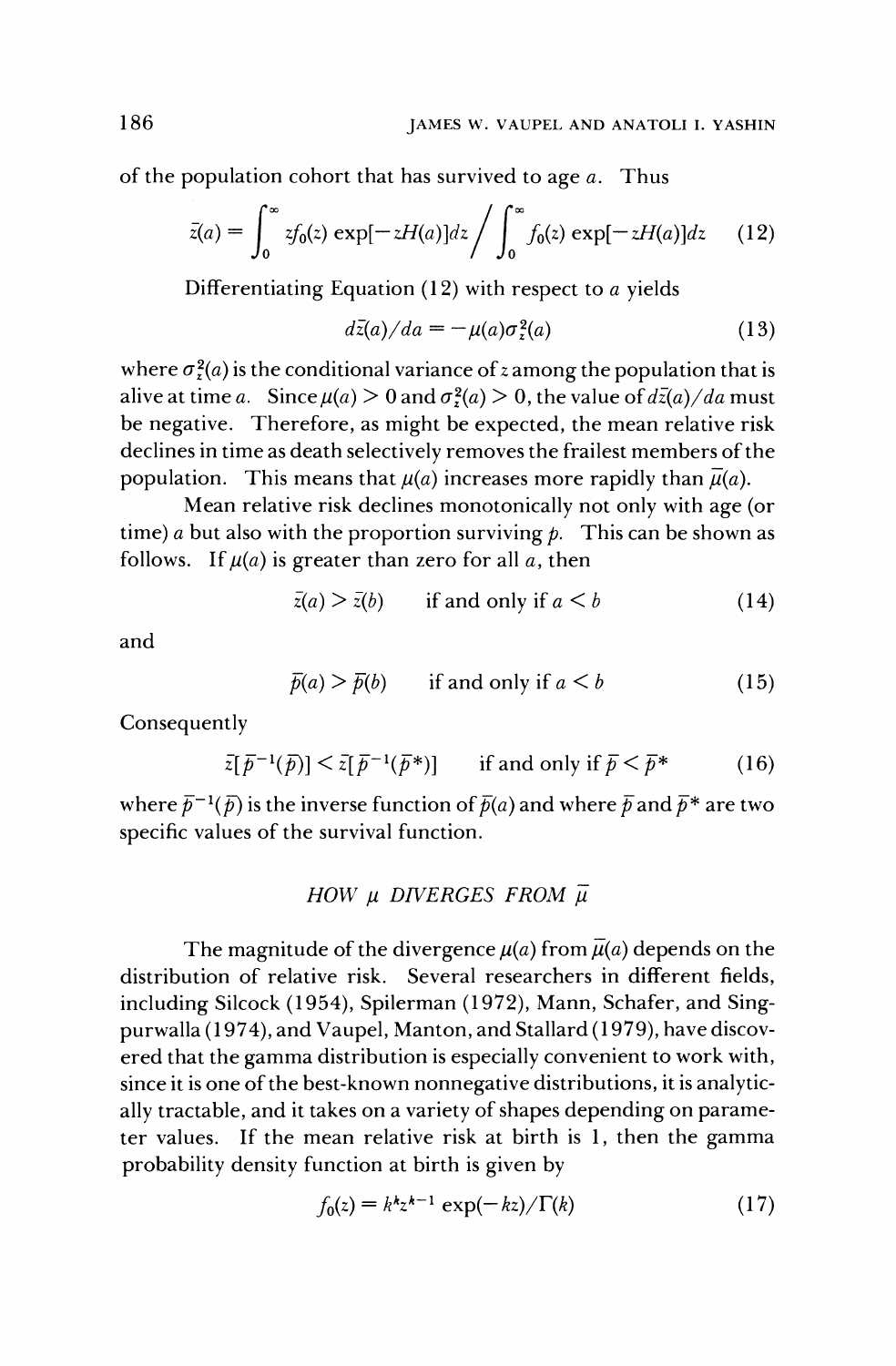**where k, the so-called shape parameter, equals (when the mean is 1) the**  inverse of the variance  $\sigma^2$ . When  $k = 1$ , the distribution is identical to **the exponential distribution; when k is large, the distribution assumes a bell-shaped form reminiscent of a normal distribution.** 

**If relative risk at birth is gamma-distributed with mean 1, it can be shown (see Vaupel, Manton, and Stallard, 1979) that** 

$$
\bar{z}(a) = \bar{p}(a)^{\sigma^2} = \exp[-\sigma^2 \,\overline{H}(a)] = \exp\biggl[-\sigma^2 \int_0^\infty \bar{\mu}(a)da\biggr] \qquad (18)
$$

**and that** 

$$
\bar{z}(a) = 1/[1 + \sigma^2 H(a)] \tag{19}
$$

Thus the relationship of  $\mu(a)$  to  $\bar{\mu}(a)$ , as determined by  $\bar{z}(a)$ , can be **determined by the cumulative hazard for either the population or the**  standard individual. In the special case where  $\sigma^2 = 1$ , the value of  $\bar{z}(a)$ falls off with  $\bar{p}(a)$ , the proportion of the cohort that is surviving. It also can be shown (Vaupel, Manton, and Stallard, 1979) that  $f_a(z)$  is gamma**distributed with a mean of z(a) and a shape parameter equal to the same value of k at birth.** 

**These results for the gamma distribution with mean 1 at birth**  are easily generalized to the case of any mean  $\bar{z}(0)$  at birth. Equation **(18) then becomes** 

$$
\bar{z}(a) = \bar{z}(0)\bar{p}(a)^{\sigma^2} \tag{20}
$$

**and Equation (19) becomes** 

$$
\bar{z}(a) = \bar{z}(0) / [1 + \sigma^2 \bar{z}(0)H(a)] \tag{21}
$$

**There is, however, little reason to use this generalized formulation. Let** 

$$
\bar{z}^*(a) = \bar{z}(a)/\bar{z}(0) \tag{22a}
$$

**and** 

$$
\mu^*(a) = \mu(a)/z(0)
$$
 (22b)

**This simple transformation converts Equations (20) and (21) back to (18) and (19). Furthermore, as indicated earlier, the standard death**  rate  $\mu(a)$  might as well be associated with the mean individual at birth.

**Instead of working with a gamma distribution, it might seem more natural to assume that there is some normally distributed risk**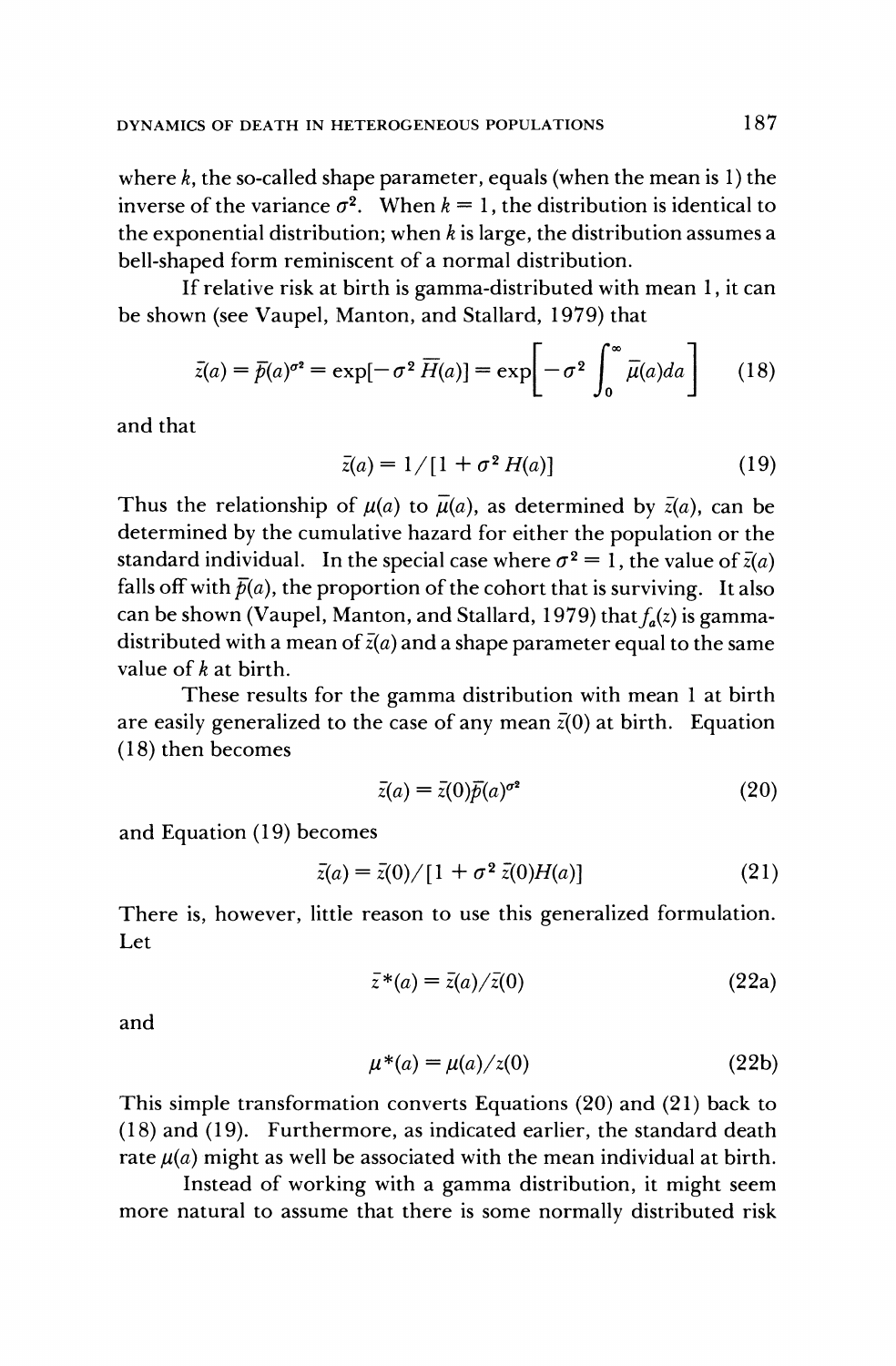**factor w that determines relative risk z:** 

$$
z = w^2 \tag{23}
$$

**It turns out that if w is normally distributed with mean zero and any**  variance  $\sigma^2$ , then z will be gamma-distributed with a shape parameter of **i. Thus nothing is to be gained by working with the normal distribution with mean zero rather than with a gamma distribution.** 

**In the mover/stayer model developed by Blumen, Kogan, and**  McCarthy (1955), individuals fall into two groups with relative risk  $z_1$ and  $z_2$ . The value of  $z_1$  can be assumed equal to zero, but more generally  $z_1$  can simply be taken as less than  $z_2$ . Using (12), it is not difficult to **confirm that when mean relative risk at birth is 1, then** 

$$
\bar{z}(a) = \frac{[z_1/(1-z_1)] \exp[-z_1H(a)] + [z_2/(z_2-1)] \exp[-z_2H(a)]}{[1/(1-z_1)] \exp[-z_1H(a)] + [1/z_2-1)] \exp[-z_2H(a)]}
$$
(24)

Consequently  $\bar{z}(a)$  will start at a value of 1 when a is zero and will fall off to a value of  $z_1$  as the individuals at relative risk  $z_2$  die off at a relatively **rapid rate.** 

**Another distribution of interest may be the uniform distribu**tion, stretching from  $1 - \alpha$  to  $1 + \alpha$ , with  $\alpha < 1$ . In this case, it is **possible to show that** 

$$
\bar{z}(a) = 1 - \alpha \left\{ \frac{\exp[\alpha H(a)] + \exp[-\alpha H(a)]}{\exp[\alpha H(a)] - \exp[-\alpha H(a)]} \right\} + \frac{1}{H(a)} \tag{25}
$$

In deriving this result, it is helpful to realize that  $\bar{z}(a)$  can be considered to be a function of H and that the equation for  $\bar{z}(H)$  can be expressed as

$$
\bar{z}(H) = \left[df^*(H)/dH\right]/f^*(H) \tag{26}
$$

where  $f^*(H)$  is the Laplace transform of  $f_0(z)$ . Equation (25) implies that  $\bar{z}(a)$  approaches  $1 - \alpha$  as a increases.

Although formulas for  $\bar{z}(a)$  have not been derived for other distributions, the value of  $\bar{z}(a)$  can generally be readily computed, to a close **approximation, by applying numerical methods to Equation (12). The values in Table 1 for the Weibull and log-normal distributions were calculated in this way.** 

Table 1 is designed to show how  $\mu(a)$  diverges from  $\bar{\mu}(a)$  given **different initial distributions of relative risk with different variances.**  The table presents values of  $\mu(a)$  divided by  $\bar{\mu}(a)$ , which equals the inverse of  $\bar{z}(a)$ . The results are presented for different values of  $\bar{p}(a)$ ,

**188**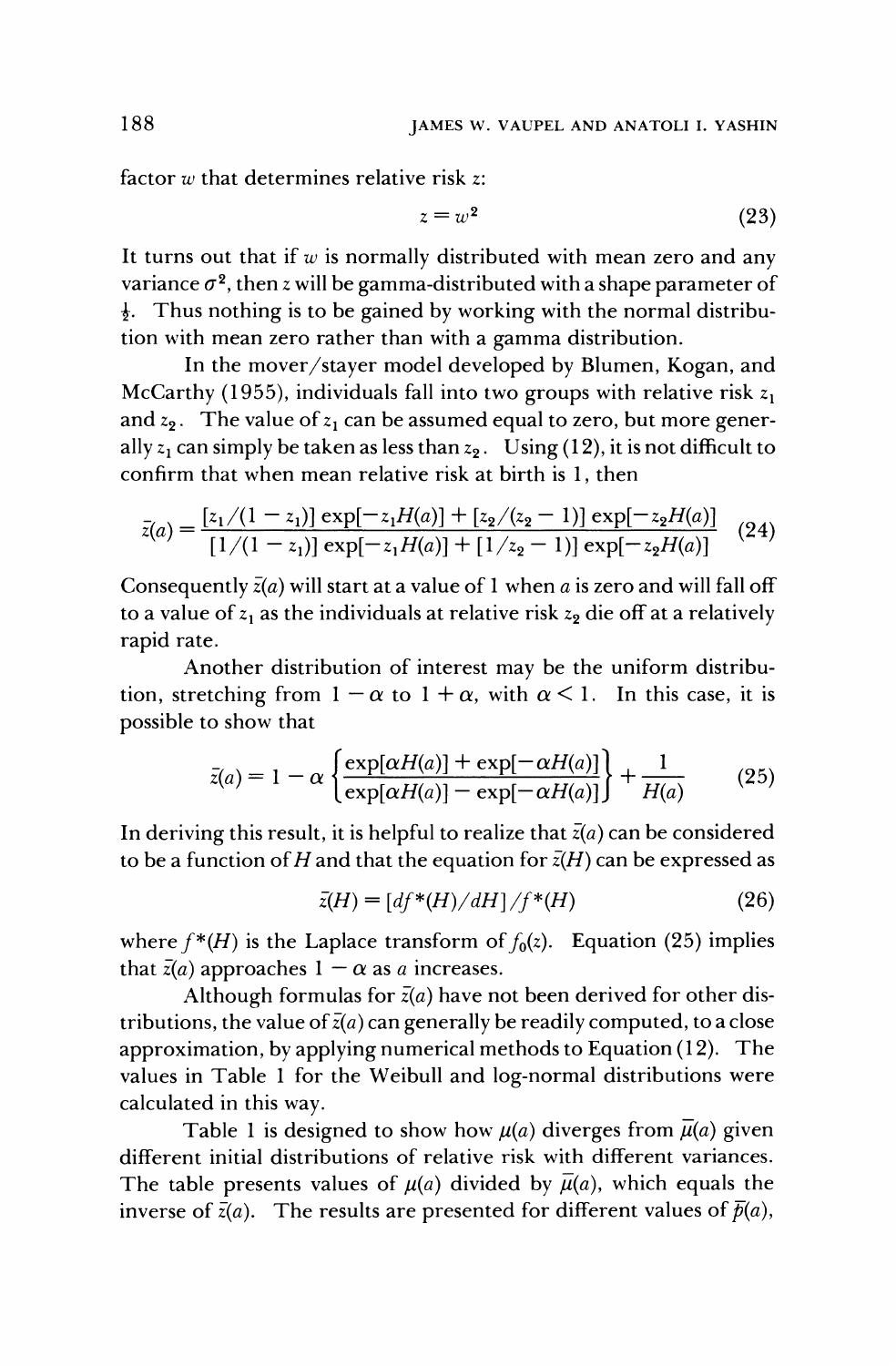|                                               |                                                          |      | $\mathbf{P}$ . $\mathbf{P}$ and $\mathbf{P}$ are $\mathbf{P}$ . |       |        |        |
|-----------------------------------------------|----------------------------------------------------------|------|-----------------------------------------------------------------|-------|--------|--------|
| Variance and Forms of<br>Initial Distribution | Values of $\mu/\overline{\mu}$ When $\overline{\rho}$ Is |      |                                                                 |       |        |        |
| of Relative Risk                              | 1.00                                                     | 0.75 | 0.50                                                            | 0.25  | 0.10   | 0.05   |
| $\sigma^2=0.1$                                |                                                          |      |                                                                 |       |        |        |
| Gamma                                         | 1.00                                                     | 1.03 | 1.07                                                            | 1.15  | 1.26   | 1.35   |
| Weibull                                       | 1.00                                                     | 1.03 | 1.08                                                            | 1.17  | 1.34   | 1.49   |
| Log normal                                    | 1.00                                                     | 1.03 | 1.07                                                            | 1.14  | 1.23   | 1.30   |
| $\sigma^2=1$                                  |                                                          |      |                                                                 |       |        |        |
| <b>Exponential</b> <sup>a</sup>               | 1.00                                                     | 1.33 | 2.00                                                            | 4.00  | 10.00  | 20.00  |
| Log normal                                    | 1.00                                                     | 1.27 | 1.64                                                            | 2.30  | 3.33   | 4.24   |
| $\sigma^2=2$                                  |                                                          |      |                                                                 |       |        |        |
| Gamma                                         | 1.00                                                     | 1.78 | 4.00                                                            | 16.00 | 100.00 | 400.00 |
| Weibull                                       | 1.00                                                     | 1.70 | 3.32                                                            | 9.56  | 36.10  | 99.00  |
| Log normal                                    | 1.00                                                     | 1.49 | 2.23                                                            | 3.46  | 5.61   | 7.65   |

**TABLE 1**  Divergence of  $\mu$  from  $\overline{\mu}$ 

**a** When  $\sigma^2 = 1$ , the gamma and Weibull distributions are identical to the exponential **distribution.** 

**the proportion of the initial population that is surviving; presenting the**  results for values of  $\bar{p}(a)$  rather than for values of a is convenient since assumptions about the rate of aging (that is, about how  $\mu(a)$  changes with a) do not have to be made. Table 1 indicates that  $\mu(a)$  can be substantially greater than  $\bar{\mu}(a)$  when only a fraction of the population is alive. **Even when the variance in relative risk is only 0.1 (compared with a**  mean level of birth of 1),  $\mu(a)$  is 30 to 50 percent higher than  $\overline{\mu}(a)$  when 5 **percent of the population is surviving. As the table demonstrates, the**  degree of divergence of  $\mu(a)$  from  $\bar{\mu}(a)$  depends on both the form of the **initial distribution of relative risk and the variance of this distribution.** 

#### **THE SHAPE OF THE AGING TRAJECTORY**

**Although Table 1 and Equations (18), (19), (24), and (25) provide information about the divergence between the death rate for the**  standard individual,  $\mu(a)$ , and the observed cohort death rate,  $\bar{\mu}(a)$ , analysis of the shape of  $\mu(a)$  and  $\bar{\mu}(a)$  requires some assumptions about **how one of these two curves increases with a. If relative risk at birth is**  gamma-distributed with mean 1 and variance  $\sigma^2$ , the correspondence between six different formulas for  $\mu(a)$  and  $\bar{\mu}(a)$  is as given in Table 2. Figure 1 depicts how the curves for  $u(a)$  and  $\overline{u}(a)$  diverge in four cases.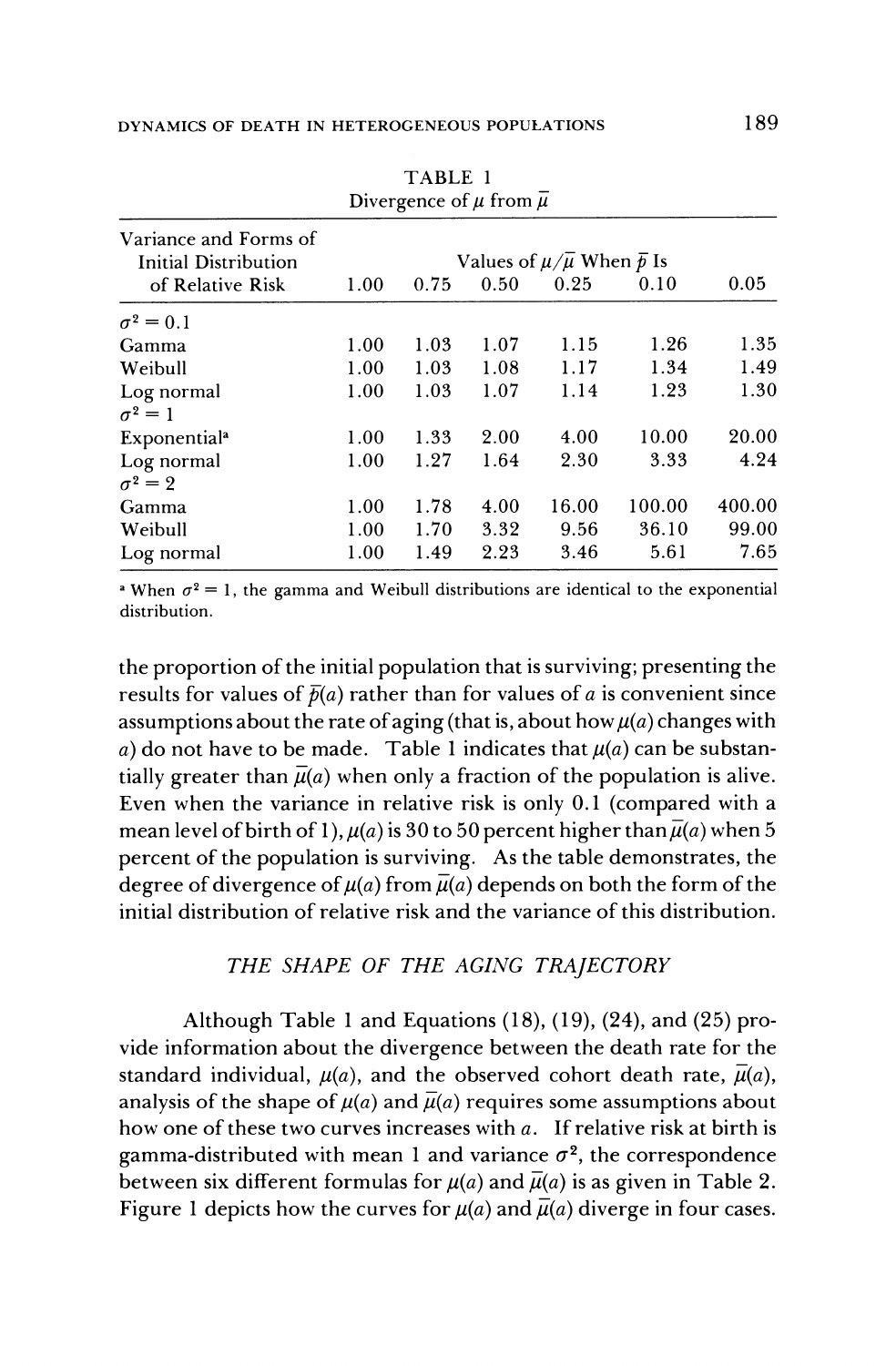| Algebraic Expressions for $\mu$ and $\overline{\mu}$<br>When z is Gamma-Distributed with Variance $\sigma^2$ at Birth<br>then the value of $\bar{\mu}(a)$ is given by:<br>If the value of $\mu(a)$ is given by: |                                                        |  |  |
|-----------------------------------------------------------------------------------------------------------------------------------------------------------------------------------------------------------------|--------------------------------------------------------|--|--|
|                                                                                                                                                                                                                 |                                                        |  |  |
| ca                                                                                                                                                                                                              | $ca/(1 + \sigma^2ca^2/2)$                              |  |  |
| c exp $(ba)$                                                                                                                                                                                                    | c exp $(ba)$<br>$\{1 + \sigma^2 c \in \exp(ba) - 1\}$  |  |  |
| $c(\exp - ba)$                                                                                                                                                                                                  | c exp $(-ba)$<br>$\{1 + \sigma^2 c[1 - \exp(-ba)]/b\}$ |  |  |
| c exp(ba) exp( $\sigma^2$ a[exp(ba) – 1]/b}                                                                                                                                                                     | c exp $(ba)$                                           |  |  |
| c exp( $-ba$ ) exp{ $\sigma^2a[1 - \exp(-ba)]/b$ }                                                                                                                                                              | $c \exp(-ba)$                                          |  |  |

**TABLE 2** 

*Note:* If  $\mu(a) = ca$ , then  $\bar{\mu}(a)$  reaches a maximum of  $(c/2\sigma^2)^{1/2}$  when  $a = (2/2\sigma^2)^{1/2}$  $(\cos^2)^{1/2}$ . If  $\mu(a) = c \exp(ba)$ , then as  $a \to \infty$ ,  $\bar{\mu}(a) \to b/\sigma^2$ . If  $\bar{\mu}(a) = c$  $\exp(ba)$  (that is, follows a Gompertz curve), then the ratio of  $\mu(a)$  to  $\mu(a)$  can **be expressed as a double-exponential equation:**  $\mu(a)/\overline{\mu}(a) = \alpha \beta^{\gamma}$ .

**Figure 1. Patterns of divergence.** 

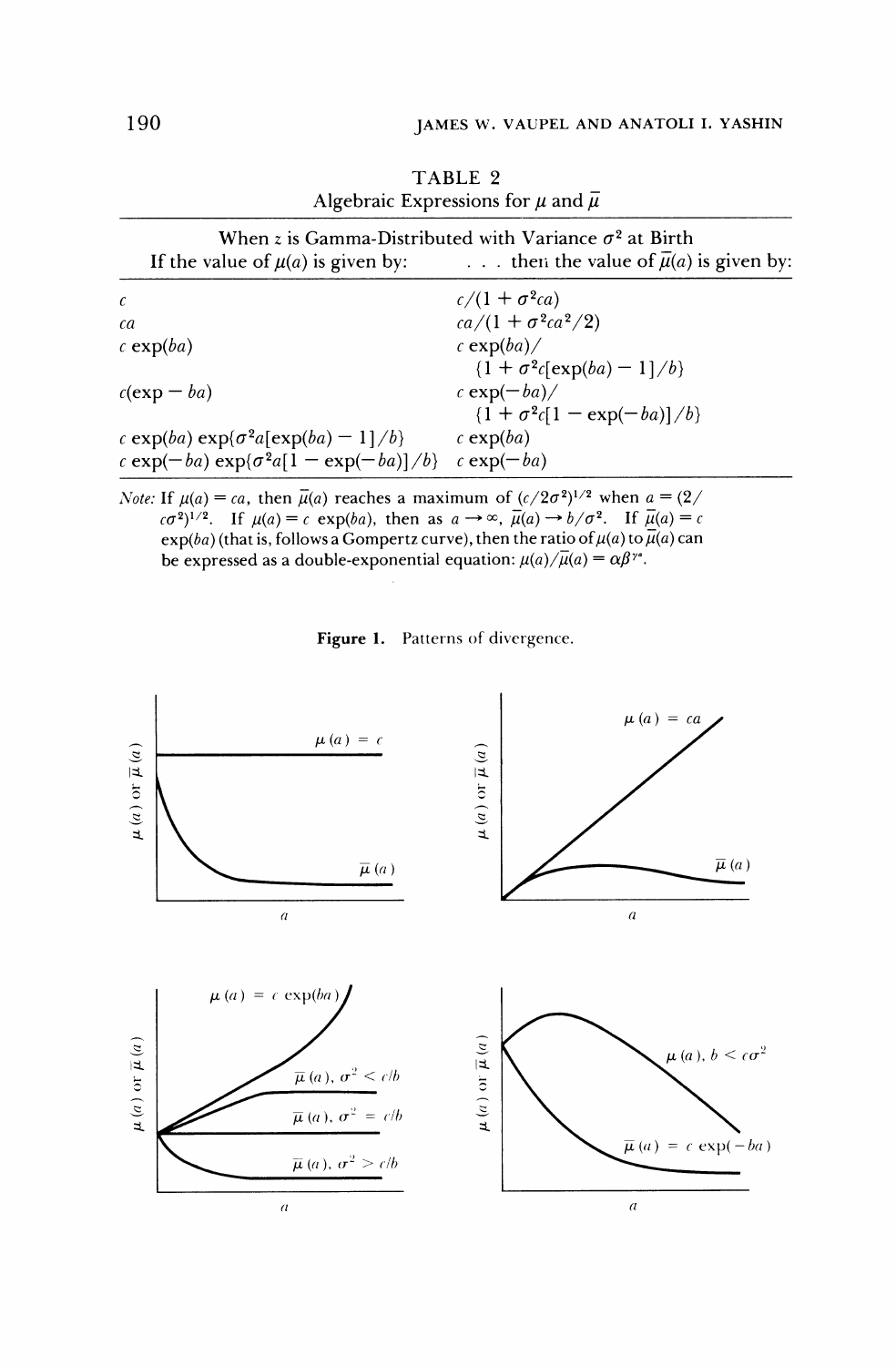**Table 2 and Figure 1 clearly demonstrate that the pattern of individual aging can differ radically from the observed pattern of aging in the**  surviving cohort. When  $\mu(a)$  is constant, for instance,  $\bar{\mu}(a)$  declines with **age; heterogeneity introduces spurious age dependence on the population level (McFarland, 1970; also see Beard, 1963).** 

# **THE DISTRIBUTION OF LIFE SPANS**

Although the discussion so far has focused on the divergence of  $\mu$ and  $\overline{\mu}$  over time, comparisons of individual versus cohort behavior in **heterogeneous populations could also be expressed in terms of other statistics. Consider, for example, the fractiles of the distribution of life**  spans or, equivalently, the distribution of age of death. **presents some of these fractiles for a population and for individuals. Fractiles for the standard individual are given for three levels of hetero**geneity as measured by  $\sigma^2$ ; fractiles are also presented for individuals at **three levels of relative risk z. The calculations assume that relative risk is gamma-distributed with mean 1 at birth and that the observed death**  rate for the population is given by a Gompertz function,  $c \exp(ba)$ , where  $c$  equals  $0.00012$  and  $b$  equals  $0.085$ . Table 3 indicates that the **distribution of life spans in a population is more spread out than the distribution of possible life spans for an individual. In particular, the right-hand tail of the distribution is shorter for individuals, especially for robust individuals where variance in heterogeneity is high.** 

# **MORTALITY CONVERGENCE AND CROSSOVER**

**For many pairs of populations, reported mortality rates converge and even cross over with age. In the United States, for example, blacks have lower mortality rates than whites after age 75 or so (Manton and Stallard, 1981). In most developed countries, male and female death rates converge in old age. Nam, Weatherby, and Ockay (1978) present statistics on this and a variety of other convergences and crossovers.** 

**These reported convergences and crossovers of population death rates may be the result of age misreporting or actual individual differences in rates of aging. To some extent, they may also be artifacts**  of heterogeneity in individual death rates. Let  $r(a)$  denote the ratio of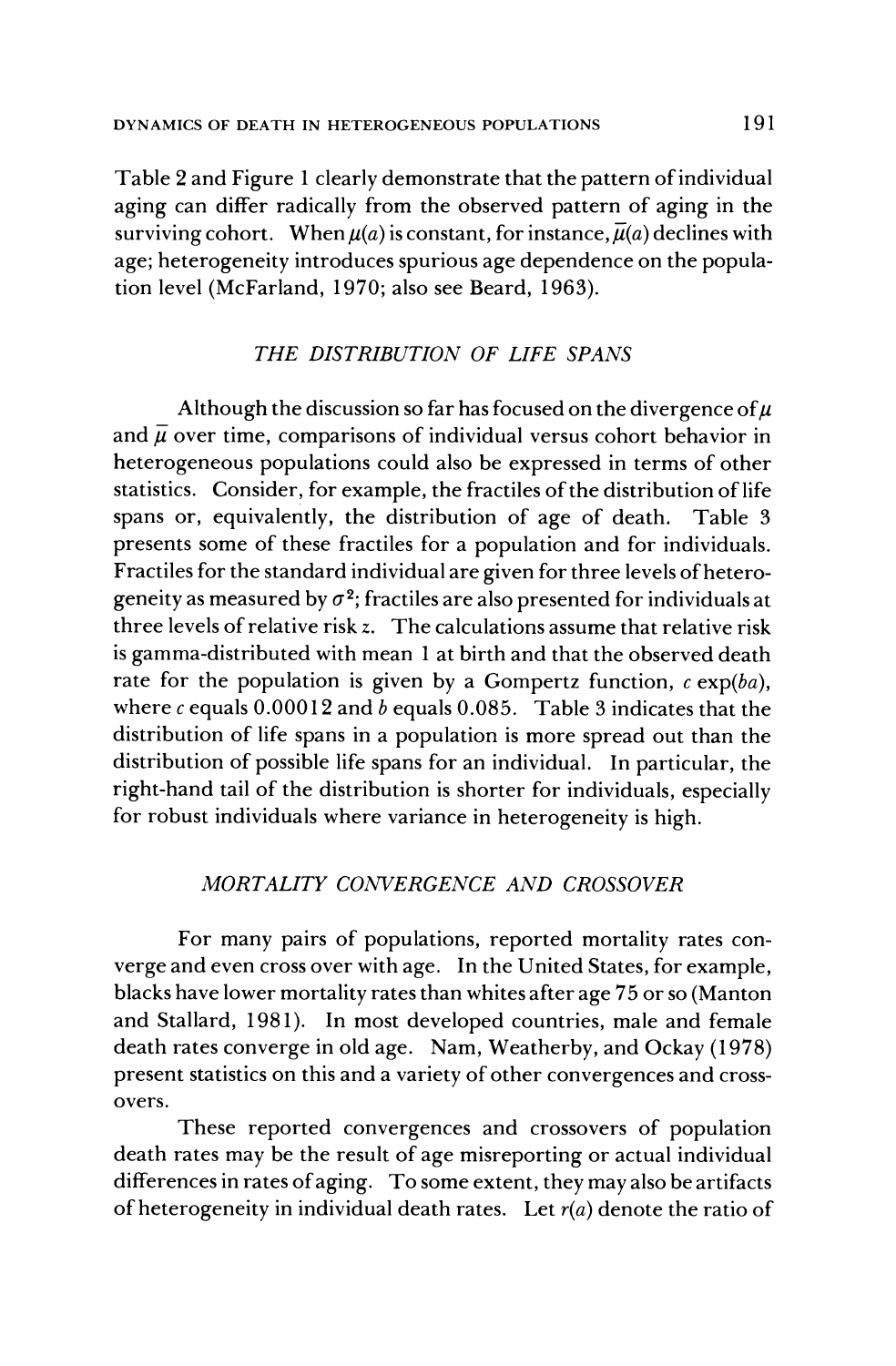|                                                                  |                | Distribution of Life Spans<br>TABLE 3                  |            |      |                |                               |
|------------------------------------------------------------------|----------------|--------------------------------------------------------|------------|------|----------------|-------------------------------|
| ı0<br>$\ddot{0.7}$<br>Category                                   | 0.50           | Age at Which Probability of Being Alive Equals<br>0.25 | 0.10       | 0.01 | 0.001          | Length of Right-<br>Hand Tail |
|                                                                  |                |                                                        |            |      |                | $a_{0.001} - a_{0.50}$        |
| $\ddot{\circ}$<br>62.<br>Entire cohort<br>$Individuals$<br>$z=1$ | 72.9           | 81.1                                                   | 87.0       | 95.2 | 100.0          | 27.1                          |
| 4<br>62.<br>$\sigma^2=0.1$                                       | 72.5           | 80.3                                                   | 85.8       | 92.9 | 96.7           | 24.2                          |
| 61.1<br>$\sigma^2=1$                                             | 69.7           | 75.6                                                   | 79.3       | 83.6 | 85.8           | 16.1                          |
| 53.8<br>$\sigma^2=10$                                            | 58.8           | 61.9                                                   | 63.8       | 66.0 | 67.2           | 8.4                           |
| $\sigma^2=1$                                                     |                |                                                        |            |      |                |                               |
| 80.8<br>$z = 0.1$                                                | 85.8           | 88.9                                                   | 90.8       | 93.1 | 94.2           | 8.4                           |
| 61.1<br>$z=1$                                                    |                |                                                        | $\bf 79.3$ | 83.6 | $85.8$<br>69.7 | 16.1                          |
| 35.9<br>$z = 10$                                                 | $69.7$<br>45.7 | $75.6$<br>$53.3$                                       | 58.8       | 65.8 |                | 24.0                          |
|                                                                  |                |                                                        |            |      |                |                               |
|                                                                  |                |                                                        |            |      |                |                               |
|                                                                  |                |                                                        |            |      |                |                               |
|                                                                  |                |                                                        |            |      |                |                               |
|                                                                  |                |                                                        |            |      |                |                               |
|                                                                  |                |                                                        |            |      |                |                               |
|                                                                  |                |                                                        |            |      |                |                               |
|                                                                  |                |                                                        |            |      |                |                               |
|                                                                  |                |                                                        |            |      |                |                               |

TABLE 3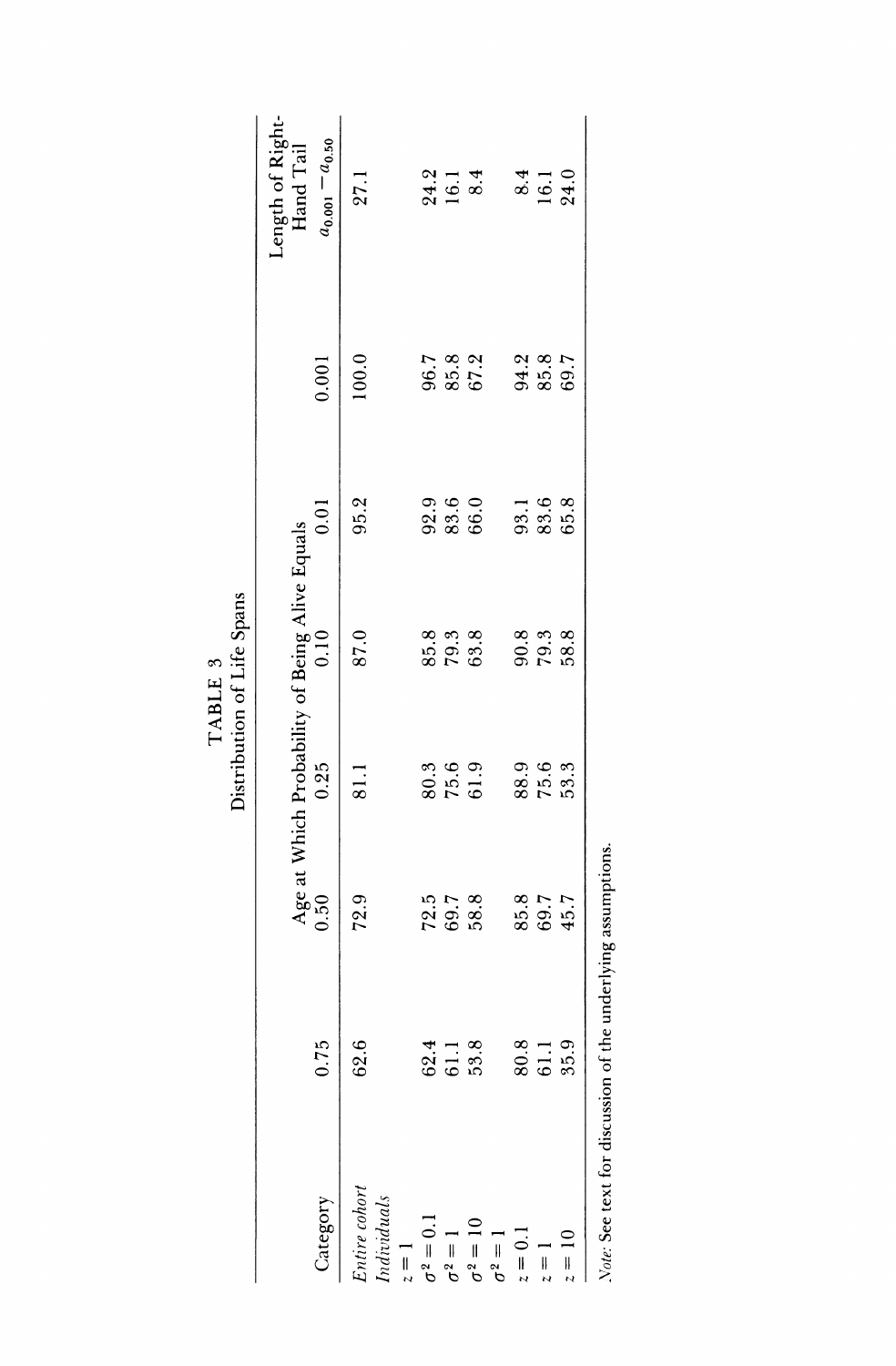**death rates for the standard individual in population 2 versus 1:** 

$$
r(a) = \mu_2(a) / \mu_1(a)
$$
 (27a)

Similarly, let  $\bar{r}(a)$  denote the ratio of the population death rates:

$$
\bar{r}(a) = \bar{\mu}_2(a) / \bar{\mu}_1(a) \tag{27b}
$$

**For simplicity, assume that the ratio is constant over time on the individual level, so that individuals at any level of relative risk in the second population are always r times more likely to die than corresponding individuals in the first population:** 

$$
r(a) = r > 1 \qquad \text{for all } a \tag{28}
$$

**Further assume that relative risk is gamma-distributed in the two popu**lations with mean 1 and variances  $\sigma_1^2$  and  $\sigma_2^2$  at birth. Let

$$
\rho = \sigma_2^2 / \sigma_1^2 \tag{29}
$$

**Then it follows from Equations (7) and (19) that at birth** 

$$
\bar{r}(0) = r(0) = r \tag{30a}
$$

**but as a increases,** 

$$
\bar{r}(a) \to 1/\rho \tag{30b}
$$

Depending on the value of  $\rho$ —that is, on the ratio of the variances in relative risk $-\bar{r}(a)$  can either increase or decrease. If  $\rho$  is **greater than 1, then**  $\bar{r}(a)$  **will fall to a value less than 1. This means that** although, on the individual level,  $\mu_2(a)$  is always r times higher than  $\mu_1(a)$ , the cohort death rate  $\bar{\mu}_2(a)$  will start out higher than  $\bar{\mu}(a)$  and will end up below  $\overline{\mu}_1(a)$ . The crossover point will occur when

$$
\bar{p}_1(a) = (\rho - 1) / (\rho - 1/r) \tag{31}
$$

where  $\bar{p}_1(a)$  is the proportion of population 1 still surviving at age a. If r equals 2 and  $\rho$  equals 1.5, for example, the crossover will occur when  $p_1(a)$  equals 0.5. Figure 2 compares the trajectories of r and  $\bar{r}$ ; Table 4 **presents specific numerical results.** 

**Empirical data on convergences and crossovers in mortality rates can be used to estimate the degree of heterogeneity in relative risk in a population. If some assumption is made about the distribution of rela**tive risk – for example, that it is gamma-distributed – and about the relationship of  $\mu_1(a)$  to  $\mu_2(a)$  — for example, that one is a constant multi-

**193**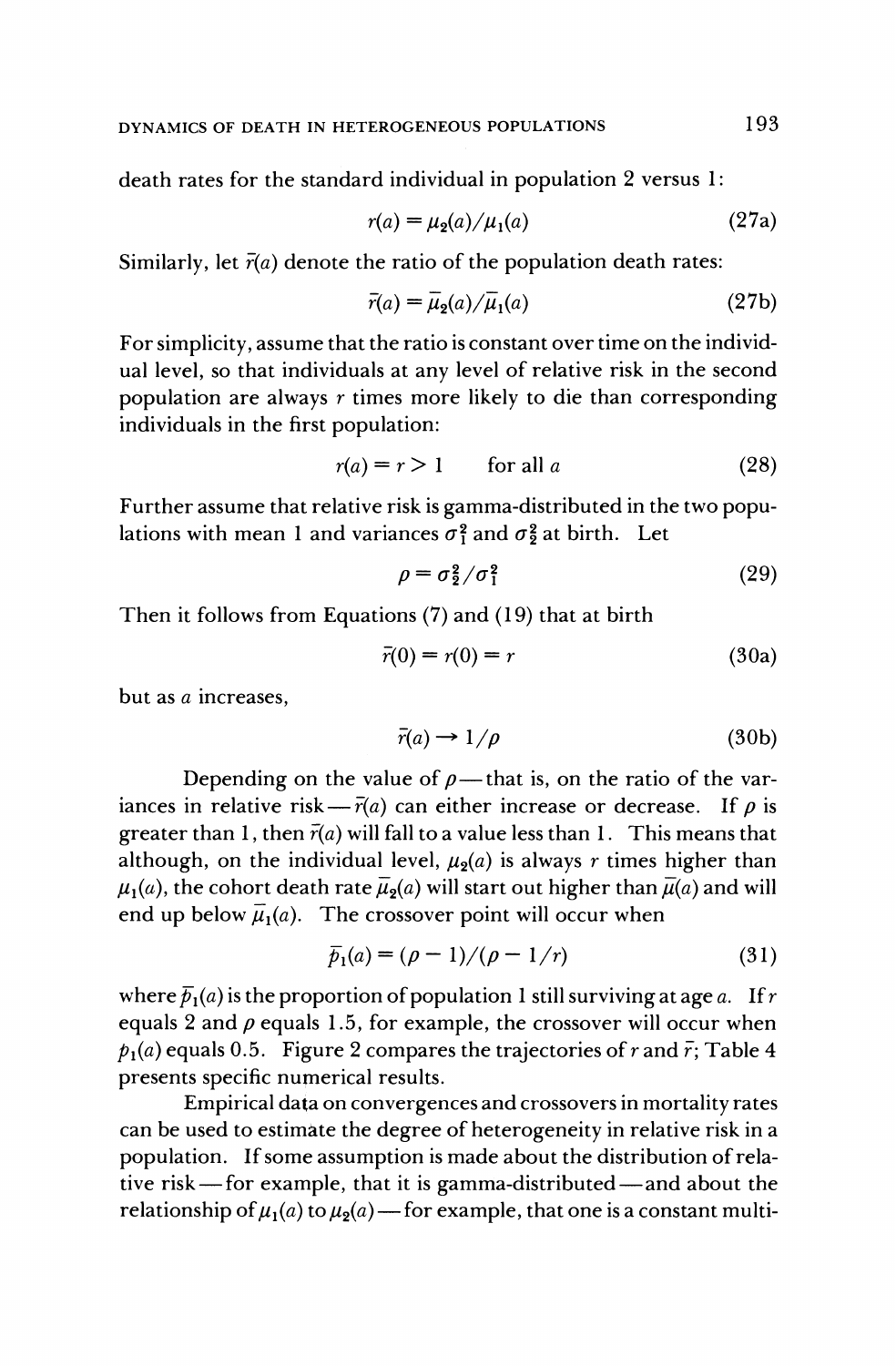|                 |                                 |               | A Mortality Crossover<br>TABLE 4                                                                                                                                                                                                                                          |         |                                                     |                     |
|-----------------|---------------------------------|---------------|---------------------------------------------------------------------------------------------------------------------------------------------------------------------------------------------------------------------------------------------------------------------------|---------|-----------------------------------------------------|---------------------|
| a               | $\mu_1$                         | $\bar{\mu}_2$ | $\bar{r}=\overline{\mu}_2/\mu_1$                                                                                                                                                                                                                                          | $\mu$   | $\mu_{2}$                                           | $r = \mu_2 / \mu_1$ |
| $\circ$         | 0.00010                         | 0.00020       | 2.00                                                                                                                                                                                                                                                                      | 0.00010 | 0.00020                                             | 2.0                 |
| $20\,$          | 0.00073                         | 0.00144       | 1.96                                                                                                                                                                                                                                                                      | 0.00074 | 0.00148                                             | 2.0                 |
| $\overline{40}$ | $0.00518$<br>$0.02877$          | 0.00899       | 1.74                                                                                                                                                                                                                                                                      | 0.00546 | 0.01092                                             | 2.0                 |
| $\mbox{60}$     |                                 | 0.03092       | 1.07                                                                                                                                                                                                                                                                      | 0.04034 | 0.08069                                             | 2.0                 |
| $\sim$          | 0.05233                         | 0.04075       | 0.78                                                                                                                                                                                                                                                                      | 0.10966 | 0.21933                                             | 2.0                 |
| $90\,$          | 0.08902                         | 0.04851       | 0.54                                                                                                                                                                                                                                                                      | 0.81031 | 1.62062                                             | 2.0                 |
| 8               | Τ.                              |               |                                                                                                                                                                                                                                                                           |         |                                                     | 2.0                 |
|                 | $\mu_1(a) = 0.0001 \exp(0.1a).$ |               | Assumptions: In calculating this table, which illustrates how an observed crossover in death rates in two populations may be an artifact of heterogeneity, it<br>was assumed that relative risk is gamma-distributed with mean, $\sigma_2^1 = 1$ , and $\sigma_2^2 = 2$ . |         | Furthermore $\mu_2(a) = 2\mu_1(a)$ for all a, where |                     |
|                 |                                 |               |                                                                                                                                                                                                                                                                           |         |                                                     |                     |
|                 |                                 |               |                                                                                                                                                                                                                                                                           |         |                                                     |                     |
|                 |                                 |               |                                                                                                                                                                                                                                                                           |         |                                                     |                     |
|                 |                                 |               |                                                                                                                                                                                                                                                                           |         |                                                     |                     |
|                 |                                 |               |                                                                                                                                                                                                                                                                           |         |                                                     |                     |
|                 |                                 |               |                                                                                                                                                                                                                                                                           |         |                                                     |                     |

| $\ddot{\phantom{1}}$ | š      |
|----------------------|--------|
| 니                    | ĩ      |
| ₽<br>¢               | t      |
|                      | :<br>; |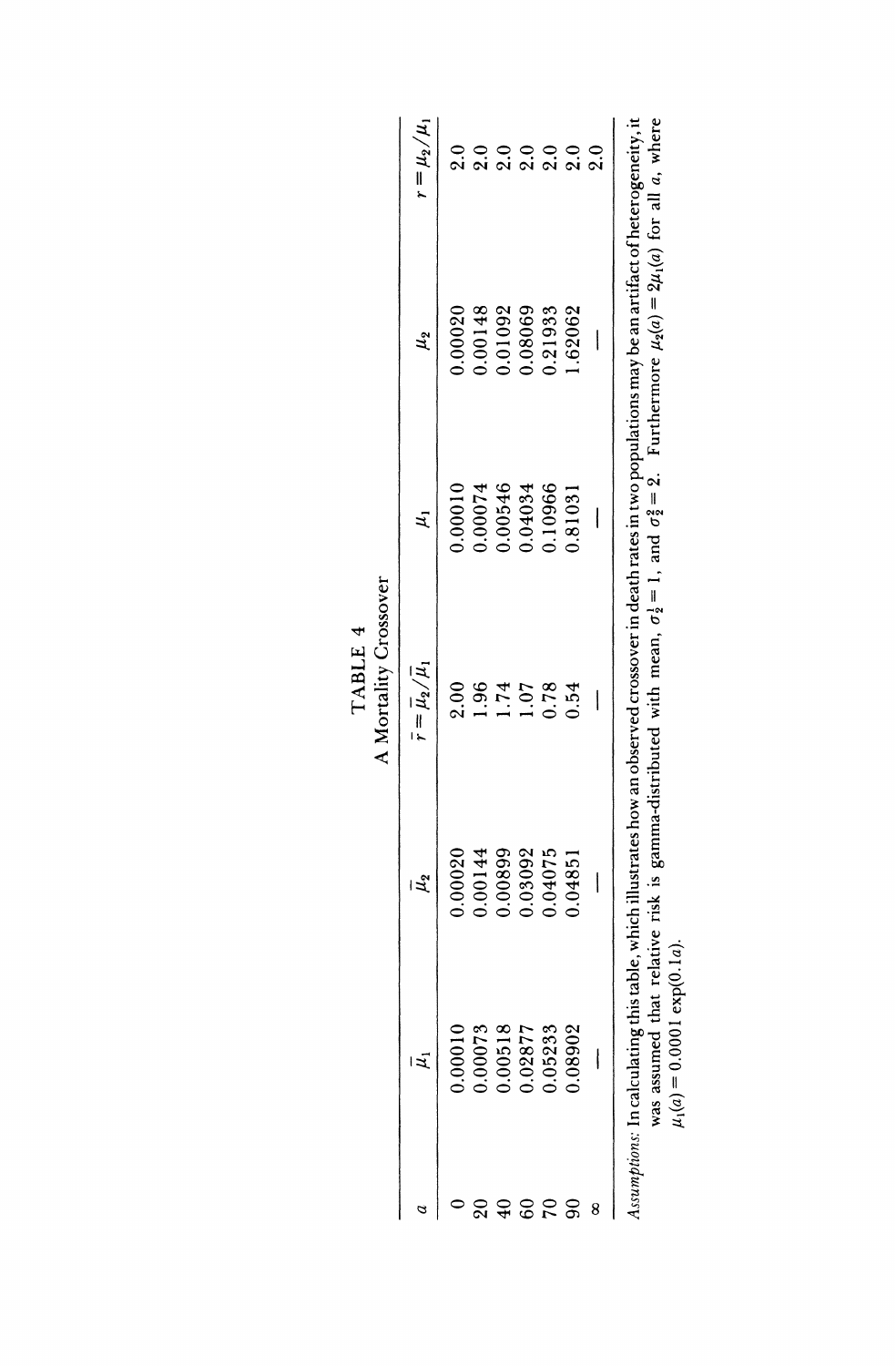

**Figure 2. Patterns of mortality convergence and divergence.** 

ple of the other — then estimates of the variance in heterogeneity can **be calculated. Manton, Stallard, and Vaupel (1981) applied this method to various cohorts of the four populations of male and female Swedes and American whites. The results suggest that for these populations the variance in heterogeneity may be between 0.1 and 1. More research, however, is needed here, especially concerning the robustness of the estimates to assumptions about the distribution of relative risk. As shown by Heckman and Singer (1982), different assumptions about the distribution of relative risk may lead to radically different empirical estimates.** 

#### **GERONTOLOGICAL FAILURES OF PEDIATRIC SUCCESS**

**Heterogeneity slows observed rates of progress in reducing population death rates at older ages. Essentially, reductions in death rates at younger ages permit frailer individuals to survive to older ages. This influx of frailer individuals serves as a brake on reductions in mortality rates at the older ages.**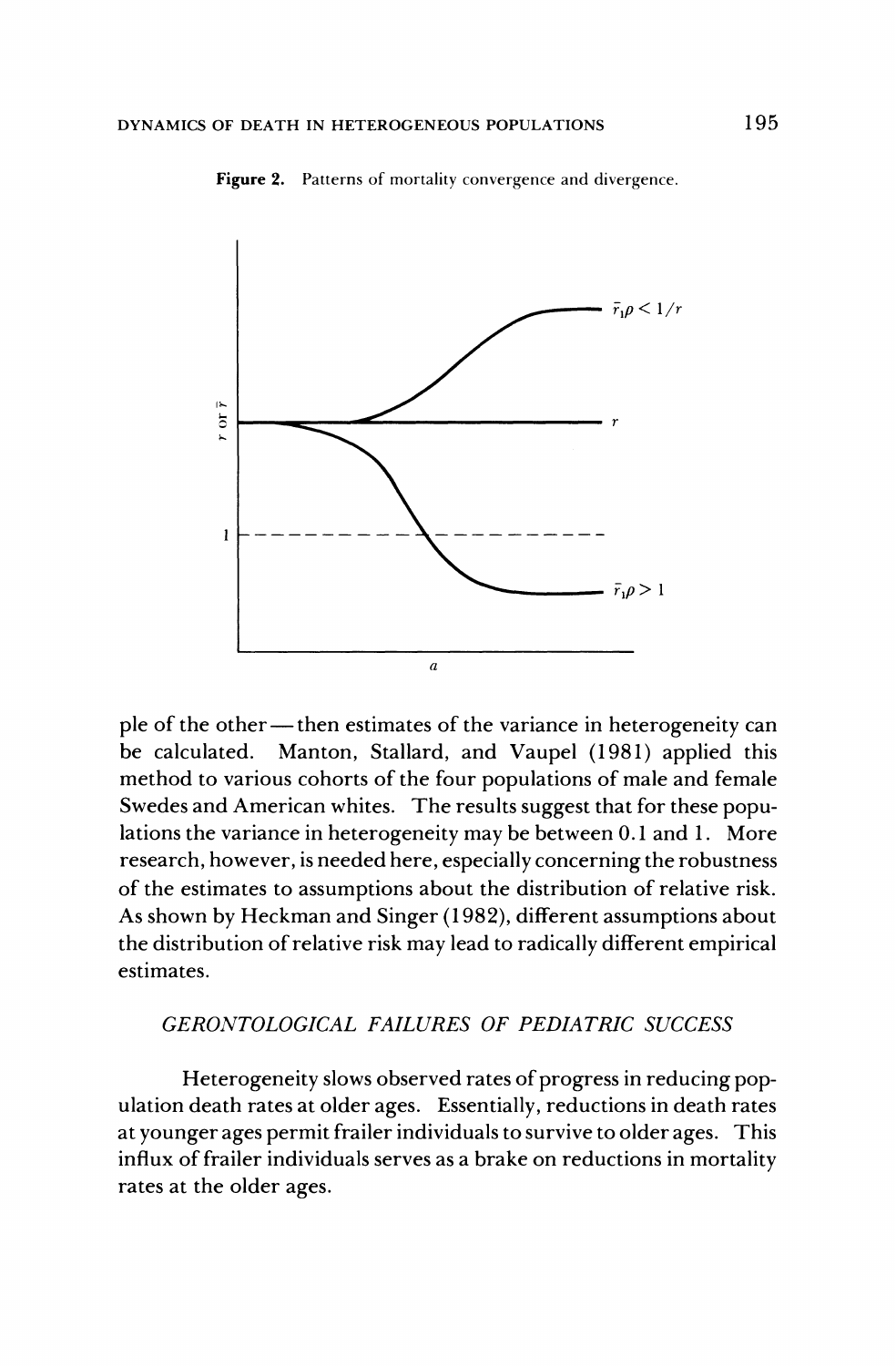As a simple illustration, divide life into two parts — youth and old age, say—at age  $a_0$ . Suppose that a proportion  $\bar{p}(a_0)$  of every birth cohort used to survive to age  $a_0$ , but that because of some pediatric advance a proportion  $\bar{p}^*(a_0)$ , greater than  $\bar{p}(a_0)$ , now survives. Because  $\bar{z}$  increases with  $\bar{p}$  monotonically,  $\bar{z}(a_0)$  will increase. Consequently, if the values  $\mu(a)$ , where a is greater than  $a_0$ , remain the same, the values of  $\bar{\mu}(a)$ , where a is greater than  $a_0$ , will increase. If observed death rates at **younger ages are reduced to low levels, however, further progress will add fewer and fewer additional persons to the ranks of the elderly. Thus progress in reducing population mortality rates will not be slowed to the extent it previously was.** 

**Until now this chapter has focused on a single cohort aging through time; thus a represents both age and time. Generalization to**  the case of multiple cohorts is straightforward: Let  $\mu(a,t)$ ,  $\bar{\mu}(a,t)$ , and  $\bar{z}(a,t)$  be the values of  $\mu$ ,  $\bar{\mu}$ , and  $\bar{z}$  for a cohort of age a in year t. Then the **fundamental theorem (7) can be rewritten as** 

$$
\overline{\mu}(a,t) = \mu(a,t)\overline{z}(a,t) \tag{32}
$$

**and it follows that** 

$$
\frac{\partial \overline{\mu}(a,t)/\partial t}{\overline{\mu}(a,t)} = \frac{\partial \mu(a,t)/\partial t}{\mu(a,t)} + \frac{\partial \overline{z}(a,t)/\partial t}{\overline{z}(a,t)}
$$
(33)

**Let** 

$$
\pi_a(t) = -\frac{\partial \mu(a,t)/\partial t}{\mu(a,t)}
$$
(34a)

**and** 

$$
\overline{\pi}_a(t) = -\frac{\partial \overline{\mu}(a,t)/\partial t}{\overline{\mu}(a,t)}
$$
(34b)

Thus  $\pi$  and  $\bar{\pi}$  are measures of the rate of progress in reducing individual **and population death rates. Equation (33) can be rewritten as** 

$$
\overline{\pi}_a(t) = \pi_a(t) - \frac{\partial \overline{z}(a,t)/\partial t}{\overline{z}(a,t)}
$$
(35)

**When individuals remain at the same level of relative risk for life, progress in reducing individual death rates will reduce the value of the**  negative term in this formula; at any age a the value of  $\bar{z}(a,t)$  will approach 1 as t increases, and the value of  $\partial(\bar{z})(a,t)/\partial t$  will approach zero.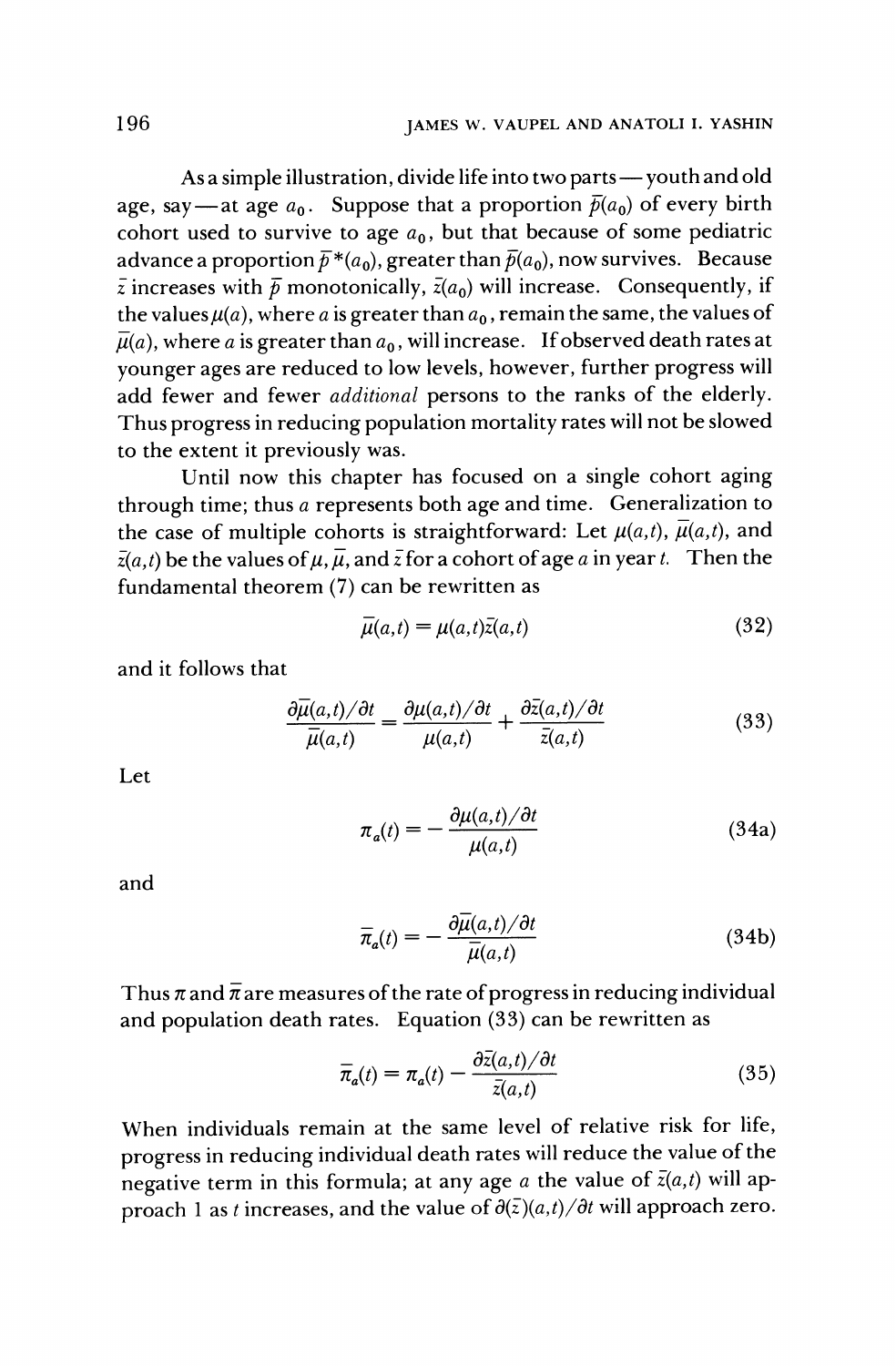**This is easy to see in the special case where relative risk is gamma-distrib**uted at birth with a mean and variance of 1. Then  $\bar{z}(a)$  equals  $\bar{p}(a)$  so **that** 

$$
\frac{\partial \bar{z}(a,t)/\partial y}{\bar{z}(a,t)} = \frac{\partial \bar{p}(a,t)/\partial t}{\bar{p}(a,t)}
$$
(36)

**The proportion surviving at any age a will clearly approach 1 as progress in reducing death rates continues. Furthermore, the change over time in the proportion surviving will approach zero.** 

**Equation (35) consequently indicates that as progress in reducing individual death rates continues,** 

$$
\overline{\pi}_a(t) \to \pi_a(t) \qquad \text{for any } a \tag{37}
$$

**Since progress in reducing death rates permits frailer individuals to survive to older ages,** 

$$
\partial \bar{z}(a,t)/\partial a \le 0 \tag{38}
$$

**But, of course, z(a,t) is greater than zero. Therefore** 

$$
\overline{\pi}_a(t) < \pi_a(t) \qquad \text{for any } a \tag{39}
$$

**In short, the observed rate of progress in reducing the population death rate at any age a will be less than, but will eventually approach, the rate of progress in reducing individual death rates at age a.**  Table 5 presents numerical results concerning  $\overline{\pi}_a(t)$  when  $\pi_a(t)$  is con**stant for all a and t; Figure 3 depicts the pattern of these results.** 

**TABLE 5** 

|          |         | Observed Rate of Progress $\overline{\pi}(a,t)$ When Age a Equals |         |         |  |
|----------|---------|-------------------------------------------------------------------|---------|---------|--|
| Year $t$ | 20      | 40                                                                | 60      | 80      |  |
| 0        | 0.00986 | 0.00894                                                           | 0.00528 | 0.00131 |  |
| 40       | 0.00991 | 0.00927                                                           | 0.00626 | 0.00184 |  |
| 80       | 0.00994 | 0.00950                                                           | 0.00714 | 0.00252 |  |
| 120      | 0.00996 | 0.00966                                                           | 0.00788 | 0.00334 |  |
| $\infty$ | 0.01000 | 0.01000                                                           | 0.01000 | 0.01000 |  |

**Acceleration in Observed Rates of Progress in Reducing Mortality Rates** 

**Note: It is assumed that the rate of progress on the individual level is 0.01:** 

 $\left[\frac{\partial \mu(a,t)}{\partial t}\right] / \mu(a,t) = \pi = 0.01$  for all a, t

**Furthermore, z is assumed to be gamma-distributed with mean 1 and variance 1 at**  birth and  $\mu(a, 0) = 0.0002 \exp(0.1a)$ .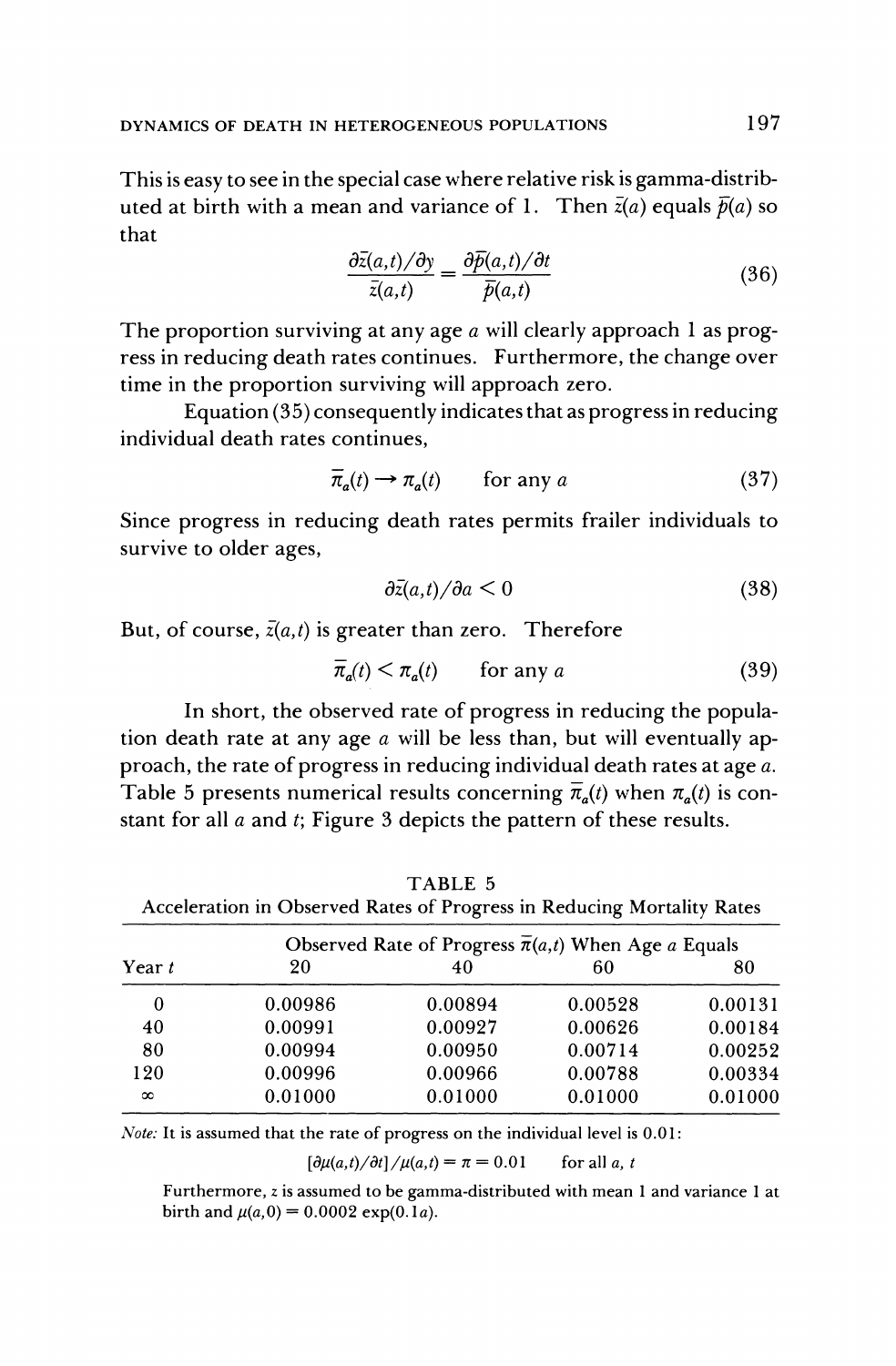

**Figure 3. Trajectories of progress in reducing mortality rates.** 

**The pattern shown in Figure 3 is roughly the pattern actually observed in the United States, Sweden, and other countries over the course of this century. Thus the observed acceleration of progress in reducing mortality at older ages may be, at least in part, an artifact of heterogeneity. To the extent that this is true, death rates after age 70 and especially after age 80 may decline faster in the future than now predicted - and at an accelerating rate. The various implications of an increase in the size of the elderly populations, including the pressures it would place on pension systems, are discussed by Myers (1981).** 

#### **WHEN PROGRESS STOPS**

**Suppose progress has been made over a number of years in reducing individual mortality rates and then, suddenly, the progress stops so that the mortality rates henceforth remain constant. In the**  succeeding years (that is, as t increases), the value of  $\bar{p}(a,t)$ , the propor**tion of the original birth cohort surviving to age a in year t, will increase**  and then level off. The increase in  $\bar{p}(a)$  results from the aging of the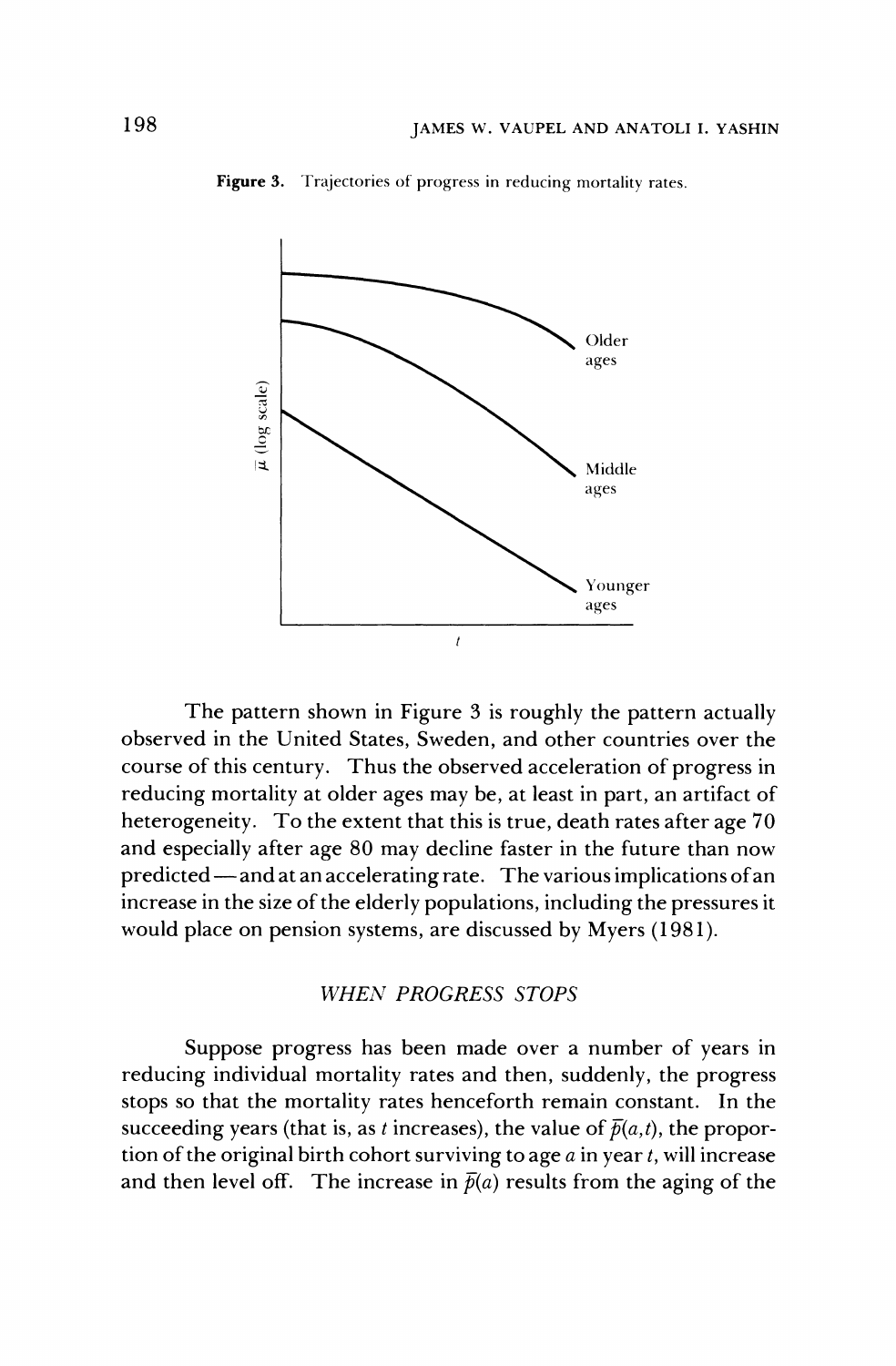**younger cohorts that have experienced lower death rates because of the previous progress. Since, as noted earlier, zis a monotonically increas**ing function of  $\bar{p}$ , it follows that  $\bar{z}$  will increase as well. The value of  $\mu(a,t)$ , any a and t, will be constant--that is what no progress means. But then it follows from Equation (32) that  $\overline{\mu}(a,t)$  at any age a will **increase in time.** 

**In short, current mortality rates for populations are lower than the mortality rates that would prevail if current mortality rates for individuals persisted. If progress in health conditions stops, death rates will rise. This implies that estimates of current life expectancy are too high. These estimates are based on current population death rates, but they are supposed to represent what life expectancy would be if health conditions remained unchanged. Vaupel, Manton, and Stallard (1979) indicate how the correct value of current life expectancy, adjusted for the effects of heterogeneity and past health progress, might be calcu**lated. Table 6 and Figure 4 compare the patterns of  $\mu(a,t)$  and  $\bar{\mu}(a,t)$ **when health progress stops.** 

If progress in reducing  $\mu$  accelerates and decelerates with time, the observed trajectory of  $\overline{\mu}$  will be bumpy and might show periods of **apparent negative progress; this phenomenon might underlie the increase in death rates observed in the United States in the middle and late 1960s, following a relatively rapid decrease in the 1950s.** 

**TABLE 6** 

|          | When Progress in Reducing Mortality Rates<br><b>Stops</b> |                        |
|----------|-----------------------------------------------------------|------------------------|
| Year t   | $\mu(60,t)$                                               | $\overline{\mu}(60,t)$ |
| 0        | 0.08069                                                   | 0.04264                |
| 20       | 0.06606                                                   | 0.03817                |
| 40       | 0.05409                                                   | 0.03384                |
| 60       | 0.04428                                                   | 0.02972                |
| 80       | 0.03625                                                   | 0.02588                |
| 81       | 0.03625                                                   | 0.02595                |
| 90       | 0.03625                                                   | 0.02635                |
| $\infty$ | 0.03625                                                   | 0.02662                |

Assumptions:  $\mu(a,0) = 0.0002 \exp(0.1a)$  $\mu(a,t) = \mu(a,0) \exp(-0.01t), t \leq 80$  $\mu(a,t) = \mu(a,80), t > 80$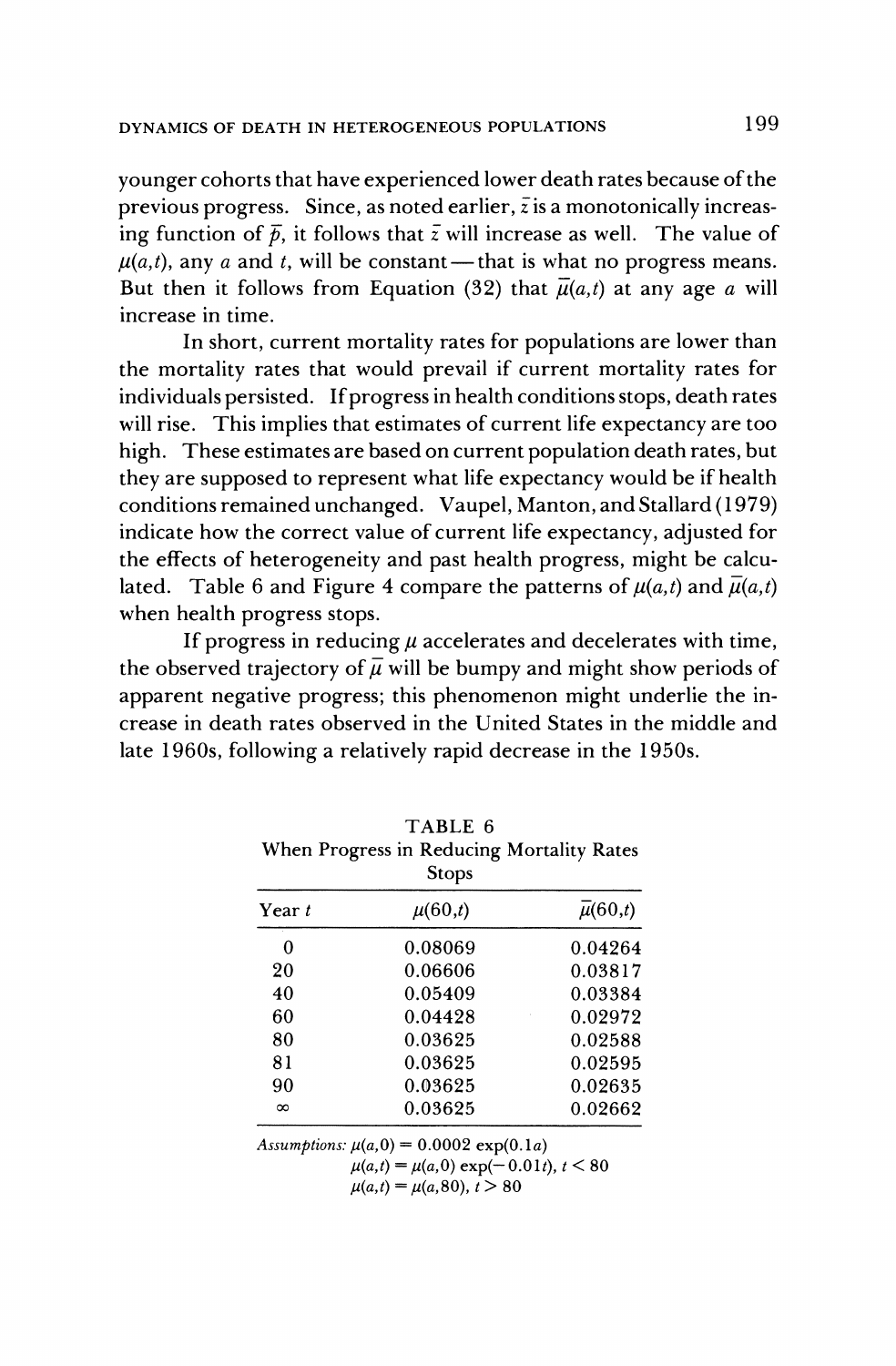

**Figure 4. When progress in reducing mortality rates stops.** 

**INDEPENDENT COMPETING RISKS** 

**Suppose there are several causes of death and that an individual**  can be at different relative risks for the different causes. Let  $z_i$  denote the level of relative risk for cause of death *j* and let  $\mu_j(a,z_j)$  be the death rate from cause *j* at time (or age) *a* for individuals at relative risk  $z_i$ . As **before, define**  $z_i$  **such that** 

$$
\mu_j(a, z_j) = z_j \mu_j(a, 1) = z_j \mu_j(a) \tag{40}
$$

**Assume that an individual's relative risk for any cause of death is independent of his or her relative risk for any other cause of death. Then, as shown in the appendix, a straightforward generalization of the fundamental theorem (7) yields** 

$$
\overline{\mu}_j(a) = \mu_j(a)\overline{z}_j(a) \tag{41a}
$$

**and** 

$$
\overline{\mu}(a) = \sum_{i=1}^{n} \overline{\mu}_j(a) \tag{41b}
$$

where  $\bar{\mu}_i$  represents the population death rate from cause *j* and where  $\bar{z}_j(a)$  is the mean relative risk from cause *j* among the individuals surviv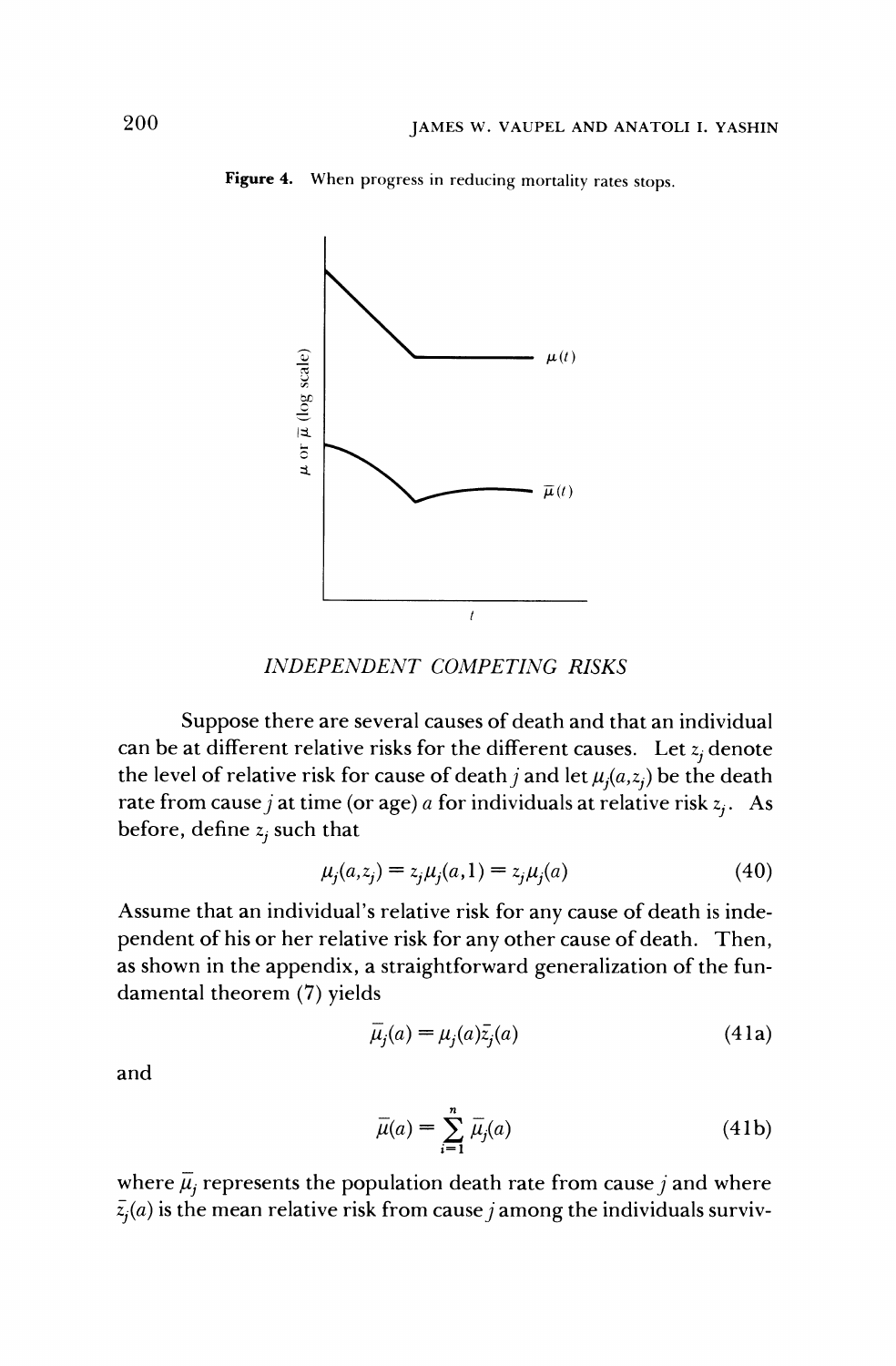ing to time *a*. The value of  $\overline{z}(a)$  for any cause of death *j* can be calculated on the basis of  $f_0(z_i)$ , the distribution of  $z_i$  at birth, and  $\mu_i(a)$ , the **death rate from cause j:** 

$$
\bar{z}_j(a) = \frac{\int_0^\infty z_j f_0(z_j) \exp\left[-\int_0^a z_j \mu_j(s) ds\right] dz_j}{\int_0^\infty f_0(z_j) \exp\left[-\int_0^a z_j \mu_j(s) ds\right] dz_j}
$$
(42)

**Thus the dynamics of mortality from any specific cause of death can be studied without knowing the death rates and distributions of relative risks for other causes of death.** 

Suppose that the z<sub>i</sub> are gamma-distributed with mean 1 and variances  $\sigma_i^2$ . (As before, the means might as well be set equal to 1, as in **that case the standard individual at relative risk 1 will be the mean individual at birth.) Then Equation (19) generalizes to** 

$$
\bar{z}_j(a) = 1/[1 + \sigma_j^2 H_j(a)] \tag{43}
$$

**where** 

$$
H_j(a) = \int_0^a \mu_j(s)ds \tag{44}
$$

**Furthermore, Equation (18) generalizes to** 

$$
\bar{z}_j(a) = \bar{p}_j(a)^{\sigma_j^2} \tag{45}
$$

where  $\bar{p}_i(a)$  is the proportion that would survive to age a if j were the **only cause of death:** 

$$
\bar{p}_j(a) = \exp\bigg[-\int_0^a \bar{\mu}_j(s)ds\bigg] \tag{46}
$$

**The formulas for the uniform distribution (25) and the two-point distribution (24) similarly generalize.** 

**Thus the case of independent, competing risks is almost as easy to analyze as the simpler case of a single cause of death. In a sense the competing risk case adds another dimension of heterogeneity, as now individuals not only differ from each other but also differ within themselves in susceptibility to various causes of death.** 

**Patterns of aging for individuals can be compared with observed patterns of aging for the surviving cohort in much the same way when**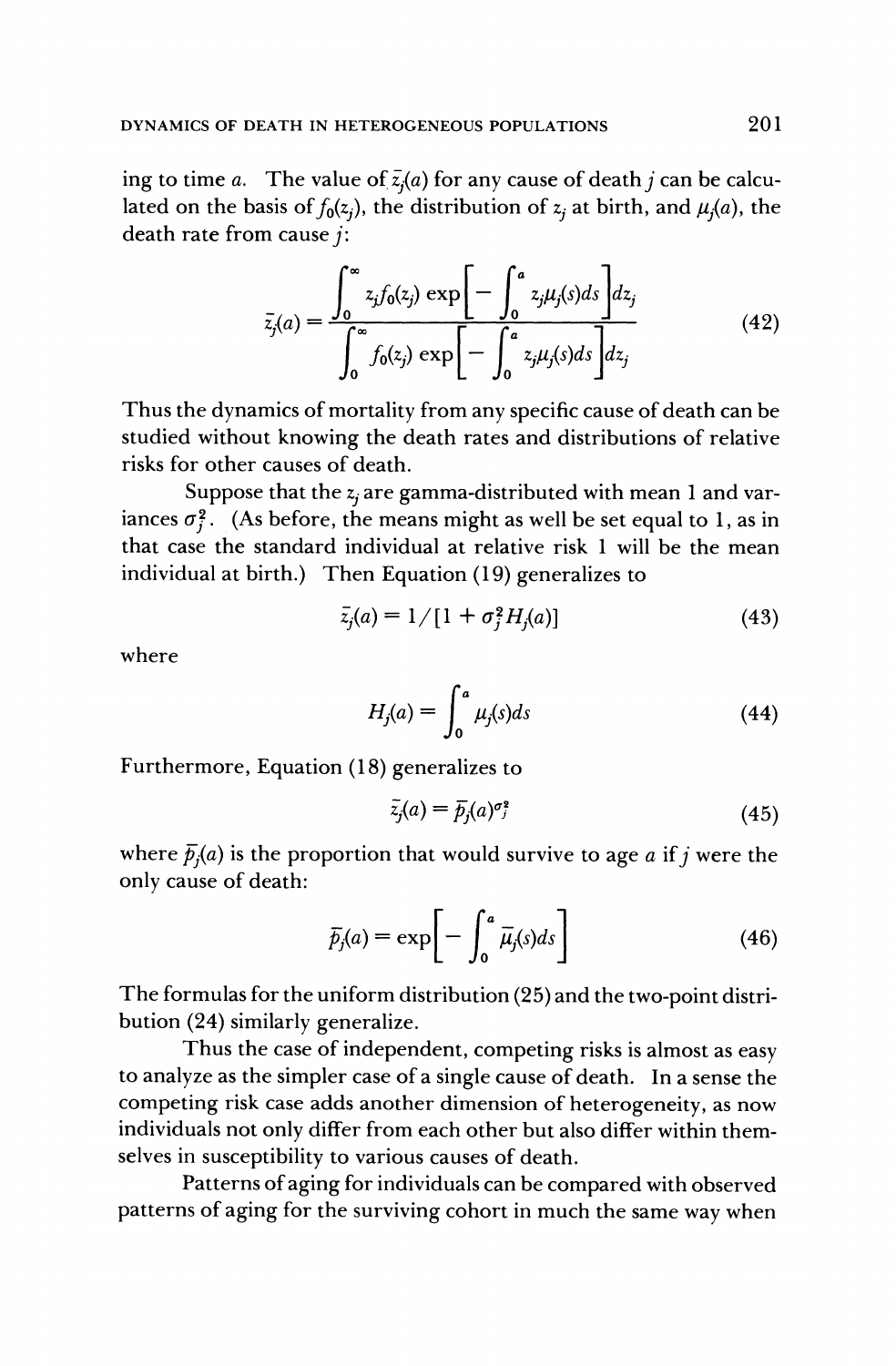**there are several causes of death as when there is only a single cause of death. Figure 5 presents an example. The mortality curve shown in Figure 5, which is plotted on a log scale, is intriguing because it resembles the observed mortality curves of most developed countries: Mortality falls off after infancy, begins increasing again after age 7 or so, rises through a hump roughly between ages 15 and 30, and then at older ages increases more or less exponentially. Figure 5 was created by assuming there were three causes of death. For individuals, the incidence of the first cause is constant, the incidence of the second cause increases exponentially, and the incidence of the third cause increases according to the double-exponential form that produces, on the population level, an observed exponential increase. The three independent causes of death**  act, on the individual level, as follows:  $\mu_1(a) = 0.02$  and  $z_1$  is gamma-dis-

**Figure 5. A population mortality curve produced by three causes of death.** 

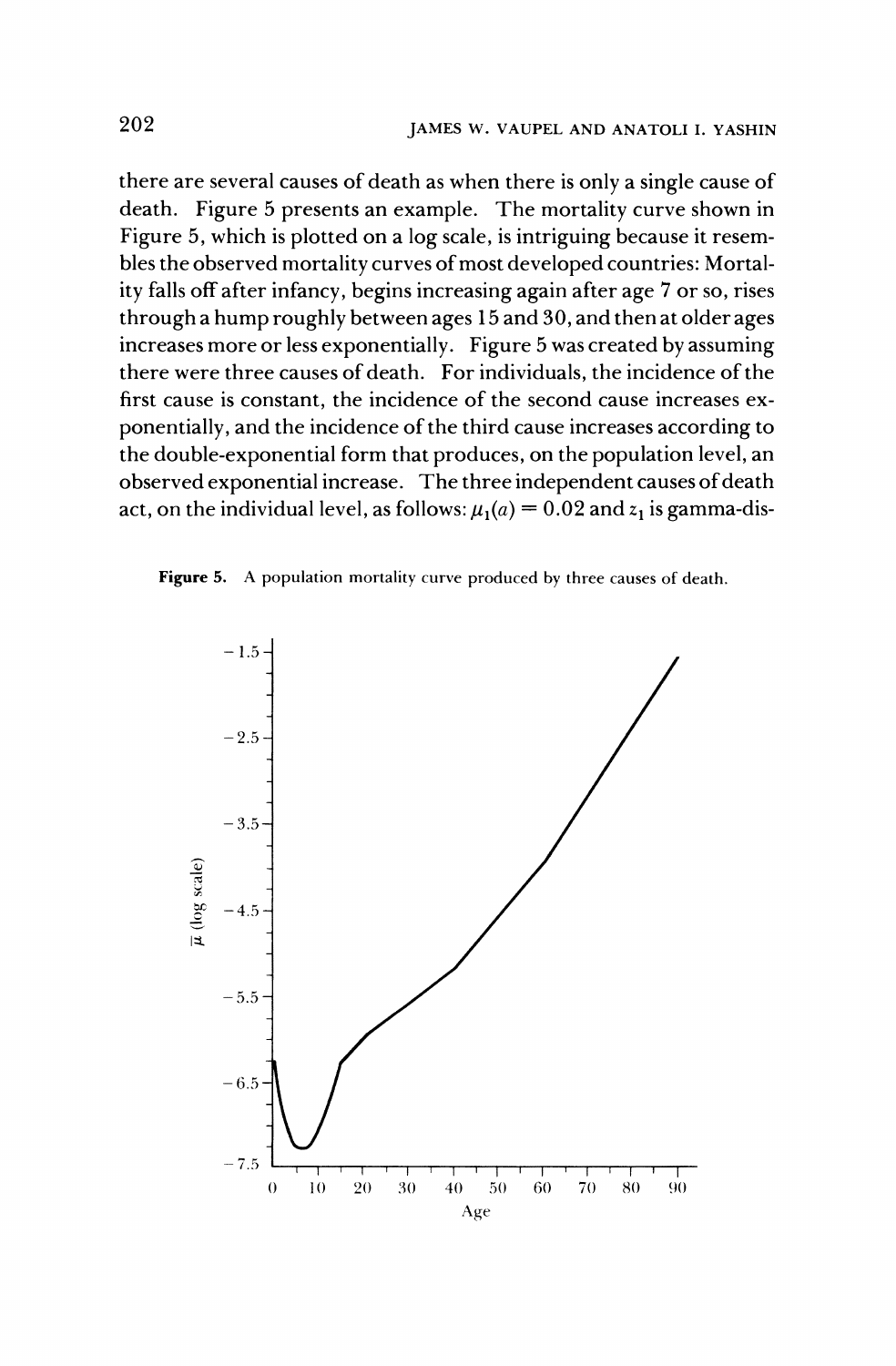tributed with  $\sigma_1^2 = 500$ ;  $\mu_2(a) = 0.00001 \exp(0.04a)$  and  $z_2$  is gammadistributed with  $\sigma^2 = 200$ ;  $\mu_3(a) = a \exp(ba) \exp(a[\exp(ba) - 1]/b\sigma^2_3)$ ,  $a = 0.00015$ ,  $b = 0.08$ , and  $z_3$  is gamma-distributed with  $\sigma_3^2 = 1$ .

**Just as mortality convergences and crossovers for two populations may be artifacts of heterogeneity, convergences and crossovers for**  two causes of death may also be artifacts of heterogeneity. earlier discussion of population crossovers, the subscript *j* denoted population 1 or 2—for example,  $\overline{\mu}_i$  was the death rate for population *j*. The mathematics is equally valid if the subscript *j* denotes cause of death **1 or 2. So, for example, cause of death 2 might be twice as likely as**  cause of death 1, at all ages, for all individuals. If the variance in  $z_2$ , however, is greater than twice the variance in  $z<sub>1</sub>$ , the observed rate of **death from cause 2 in the surviving cohort will approach and eventually fall below the observed rate for cause 1.** 

**How will progress in reducing individual death rates affect observed progress in reducing deaths in surviving cohorts? For any specific cause of death, the mathematics is the same as outlined in the preceding section on progress. Furthermore, in the case being considered here of independent causes of death, progress in reducing one**  cause of death will have no effect on  $\mu_i(a)$  or  $\bar{\mu}_i(a)$  for any other cause of death *j*. Since everyone has to die of something, the *number* of people eventually dying from other causes will increase, but the death rates  $\mu$ , and  $\overline{\mu}_i$  will not change.

# **CORRELATED CAUSES OF DEATH**

**When causes of death are not independent but are correlated with each other, the mathematics becomes more complicated. The**  fundamental equations (41a) and (41b) are still valid, but now the value **of z(a) depends on the death rates and distributions of relative risks for correlated causes of death:** 

$$
\bar{z}_j(a) = \int_0^\infty \cdots \int_0^\infty z_j f_0(z_1 \dots z_n) \exp[-z_1 H_1(a) \dots z_n H_n(a)] dz_1 \dots dz_n
$$
\n
$$
\bar{z}_j(a) = \int_0^\infty \cdots \int_0^\infty f_0(z_1 \dots z_n) \exp[-z_1 H_1(a) \dots z_n H_n(a)] dz_1 \dots dz_n
$$
\n(47)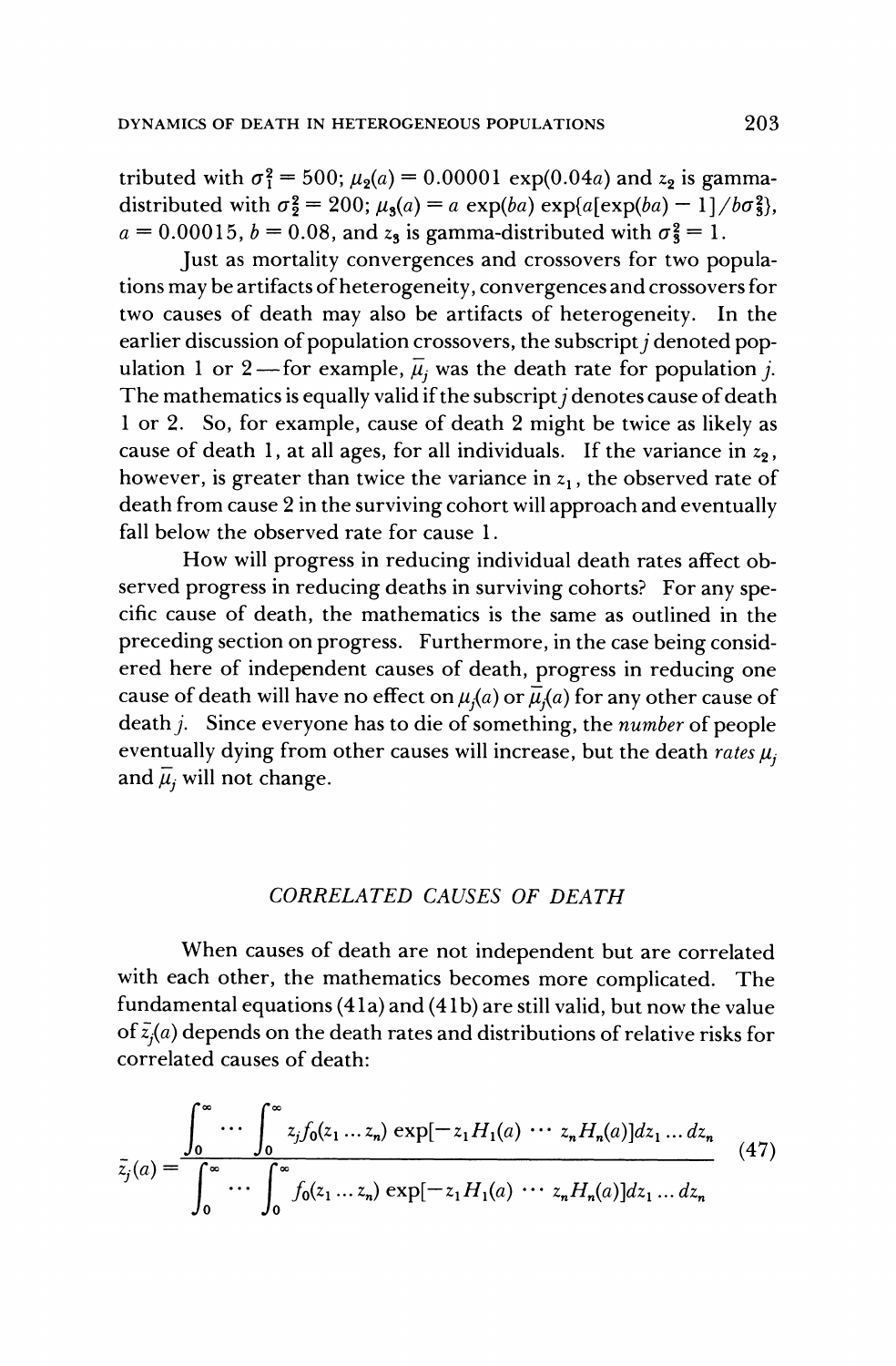**where, as before,** 

$$
H_j(a) = \int_0^a \mu_j(s)ds
$$

**As a simple example, consider the following special case. Suppose that there are two causes of death and that, as in the mover/stayer**  model, there are two kinds of people. Let  $\mu_1(a)$  and  $\mu_2(a)$  be the death **rates from cause 1 and 2 for the standard individual in the first group,**  and let  $\mu^*(a)$  and  $\mu^*(a)$  be the rates for the second group. Finally, **suppose the rates are interrelated as follows:** 

$$
0 < \mu_{\mathfrak{Z}}(a) < \mu_1(a) \qquad \text{for all } a \tag{48a}
$$

**and** 

$$
\mu_{2}^{*}(a) = 0 \qquad \text{for all } a \tag{48b}
$$

**Thus the second, "robust," group does not die from cause 2 and faces a lower death rate than the first group does from cause 1.** 

Let  $\pi(a)$  denote the proportion of the total population that is in **the first group at time a. The observed death rate for the first cause of death will be** 

$$
\bar{\mu}_1(a) = \pi(a)\mu_1(a) + [1 - \pi(a)]\mu_1^*(a)
$$
\n(49a)

**and the observed death rate for the second cause of death will simply be** 

$$
\overline{\mu}_2(a) = \pi(a)\mu_2(a) \tag{49b}
$$

**Suppose some progress is made in reducing the incidence of the second cause of death. Then the observed death rate from the first cause will increase. This observed death rate is the weighted average of the death rates for the first and second groups. If death rates for the first group are reduced (as a result of progress against the second cause**  of death), more of this group will survive. The value of  $\pi(a)$  will increase and since  $\mu_1(a)$  exceeds  $\mu_1^*(a)$ , the value of  $\bar{\mu}_1(a)$  will also increase. The value of  $\pi(a)$ , by the way, is given by

$$
\pi(a) = \frac{\pi(0) \exp\left\{-\int_0^a \left[\mu_1(s) + \mu_2(s)\right]ds\right\}}{\pi(0) \exp\left\{-\int_0^a \left[\mu_1(s) + \mu_2(s)\right]ds\right\} + \left[1 - \pi(0)\right] \exp\left[-\int_0^a \mu_1^*(s)ds\right]} \tag{50}
$$

**204**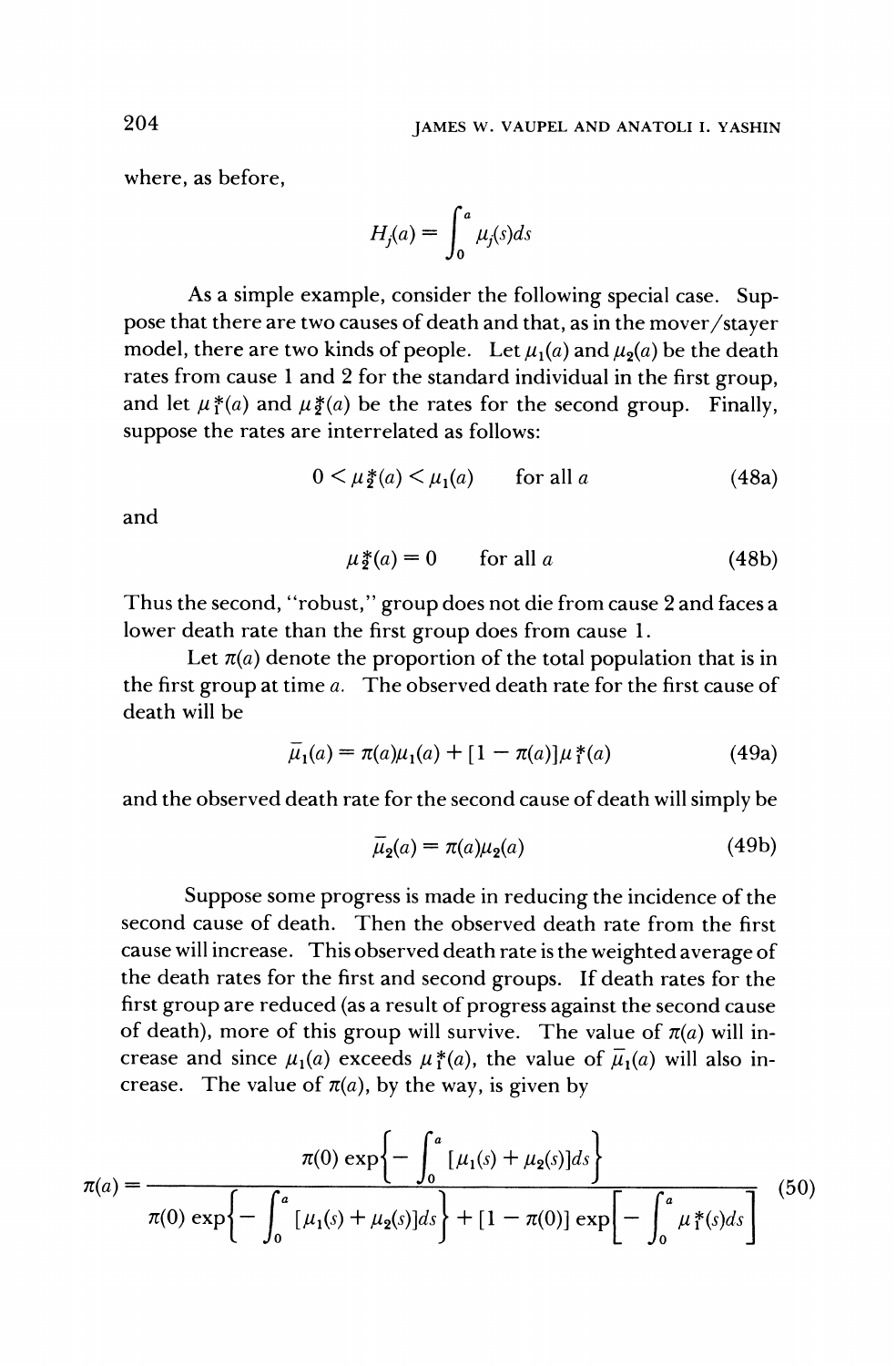**A general situation in which causes of death are correlated can be**  described as follows. Let  $z_0, \ldots, z_n$  be independent relative risks **with mean 1. Let the death rate for an individual be given by** 

$$
\mu_j(a,z) = [w_j z_0 + (1 - w_j)z_j] \mu_j(a) \tag{51}
$$

where z is the vector of relative risks for the individual and  $w_i$  is a weight **such that** 

$$
0 < w_j < 1 \qquad j = 1, \ldots, n \tag{52}
$$

**The basic idea is that an individual's risk from any specific cause of**  death *j* depends on a general relative-risk (or frailty) factor  $z_0$  and a **specific relative-risk factor zj.** 

**It can be readily shown that** 

$$
\bar{\mu}_j(a) = [w_j \bar{z}_0(a) + (1 - w_j)\bar{z}_j(a)]\mu_j(a)
$$
\n(53)

If the  $z_i$  are gamma-distributed with mean 1 and variances  $\sigma_i^2$ , then

$$
\bar{z}_0(a) = \frac{1}{1 + \sigma_0^2 \sum_{j=1}^n w_j H_j(a)} \tag{54a}
$$

**and** 

$$
\bar{z}_j(a) = \frac{1}{1 + \sigma_j^2(1 - w_j)H_j(a)} \qquad j = 1, \ldots, n \qquad (54b)
$$

If  $w_k$  is greater than zero, then reducing the incidence of cause of death k will increase  $\bar{z}_0(a)$ . This increase in  $\bar{z}_0(a)$  will, if w<sub>i</sub> is greater than zero, result in an increase in the observed incidence of cause of death *i*. Indeed, if  $H_k(a)$  is reduced by  $\delta_k$ , then  $\bar{\mu}_i(a)$  will increase by

$$
\frac{\delta_k w_k w_j \mu_j(a)}{\left[1 + \sigma_0^2 \sum_{j=1}^n H_j(a) w_j \right] \left[1 + \sigma_0^2 \sum_{j=1}^n H_j(a) w_j - \delta_k w_k \right]}
$$
(55)

**In short, when relative risks from different causes of death are positively correlated, progress against one cause of death may lead to observed increases in the rates of other causes of death.** 

# **WHEN THE RELATIVE RISKS OF INDIVIDUALS CHANGE**

**So far it has been assumed that an individual is born at some level of relative risk and remains at that level for life. Clearly, however,**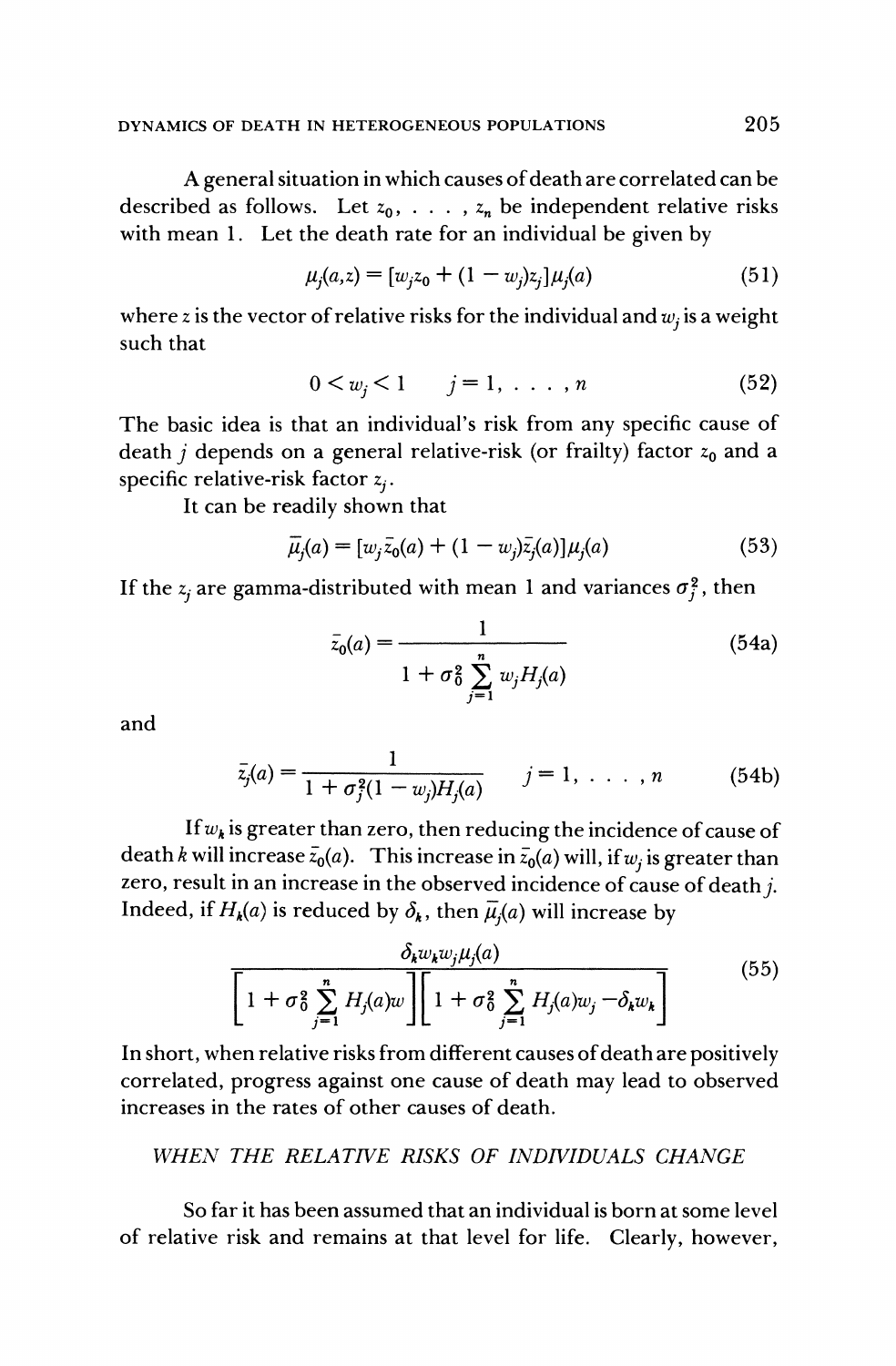**individuals' relative-risk levels may in some situations change significantly in time. Sometimes this change is caused by factors, such as improvements in living conditions or progress in medical technology, that may affect individuals proportionately to their current relative-risk levels. That is, for all individuals,** 

$$
dz(a)/da = -\varphi(a)z(a) \qquad z(0) = z_0 \tag{56a}
$$

where  $z(a)$  is an individual's relative risk at time a and where  $\varphi(a)$  measures the intensity of the change. Alternatively, the value of  $z(a)$  could **be given by** 

$$
z(a) = g(a)z_0 \tag{56b}
$$

where  $z_0$  is an individual's relative risk at birth and  $g(a)$  measures the cumulative change. The values of  $\varphi(a)$  and  $g(a)$  are related by

$$
g(a) = \exp\left[-\int_0^a \varphi(s)ds\right]
$$
 (57)

Because  $\mu(a,z)$  equals  $z\mu(a)$ , it follows that

$$
\mu[a, z(a)] = z_0 g(a) \mu(a) \tag{58}
$$

**Let** 

$$
\mu^*(a) = g(a)\mu(a) \tag{59}
$$

The function  $\mu^*(a)$  can be interpreted as describing the trajectory of **death rates for the standard individual under the changing conditions described by g(a). Then the fundamental equation (7) becomes** 

$$
\bar{\mu}(a) = \mu^*(a)\bar{z}^*(a) \tag{60}
$$

**where, analogously to previous formulas,** 

$$
\bar{z}^*(a) = \frac{\int_0^\infty z f_0(z) \exp\left[-\int_0^a \mu^*(t)dt\right] dz}{\int_0^\infty z f_0(z) \exp\left[-\int_0^a \mu^*(t)dt\right]}
$$
(61)

In short, by combining the function  $g(a)$  with  $\mu(a)$ , all the mathematical **apparatus derived earlier can still be applied.**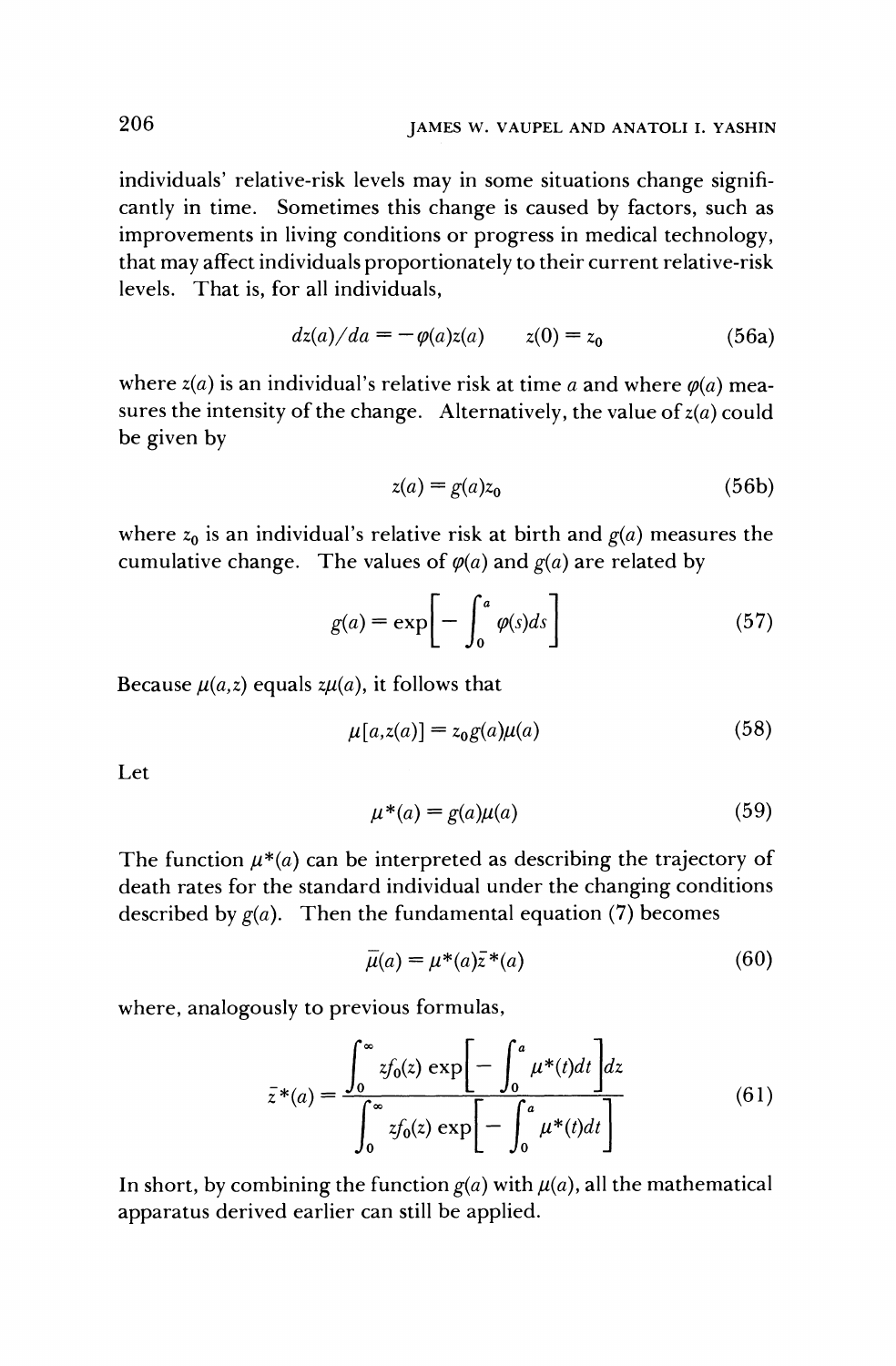#### **CONCLUSION**

**Individuals, whether people, plants, animals, or machines, differ from one another. Sometimes the differences affect the probability of some major transition, such as dying, moving, marrying, or converting. In this case the observed dynamics of the behavior of the surviving population — the population that has not yet made the transition — will systematically deviate from the dynamics of the behavior of any individual in the population. Most of the examples and terminology of this chapter were drawn from the study of human mortality, but the mathematics can be applied to various heterogeneous populations for such purposes as explaining population patterns, making inferences about individual behavior, and predicting or evaluating the impact of alternative control mechanisms, policies, and interventions.** 

**Among the interesting results discussed in this chapter are:** 

- **\* Death rates for individuals increase more rapidly than the observed death rates for cohorts.**
- **\* Observed mortality convergences and crossovers, both between populations and between causes of death, may be artifacts of heterogeneity.**
- **\* Progress in reducing mortality at younger ages or from some causes of death may increase observed mortality at older ages or from other causes of death.**
- **\* Slow but accelerating rates of mortality progress in old age may be an artifact of heterogeneity with a significant consequence: The elderly population may be substantially larger in the future than currently predicted.**

#### **APPENDIX: THE COMPETING RISK CASE**

Let frailty be the vector  $\mathbf{z} = (z_1, z_2, \ldots, z_n)$ . Denote by  $T_i$  the **random death times caused by frailty**  $z_j$ **, where**  $j = 1, 2, \ldots, n$ **, and let**  $T = \min T_i$ ,  $i = 1, 2, \ldots, n$ . Let the density function of T when **frailty z is given be** 

$$
\varphi(t|z) = \left[\sum_{i=1}^n z_i \mu_i(t)\right] \exp\left[-\sum_{i=1}^n z_i \int_0^t \mu_i(a) da\right]
$$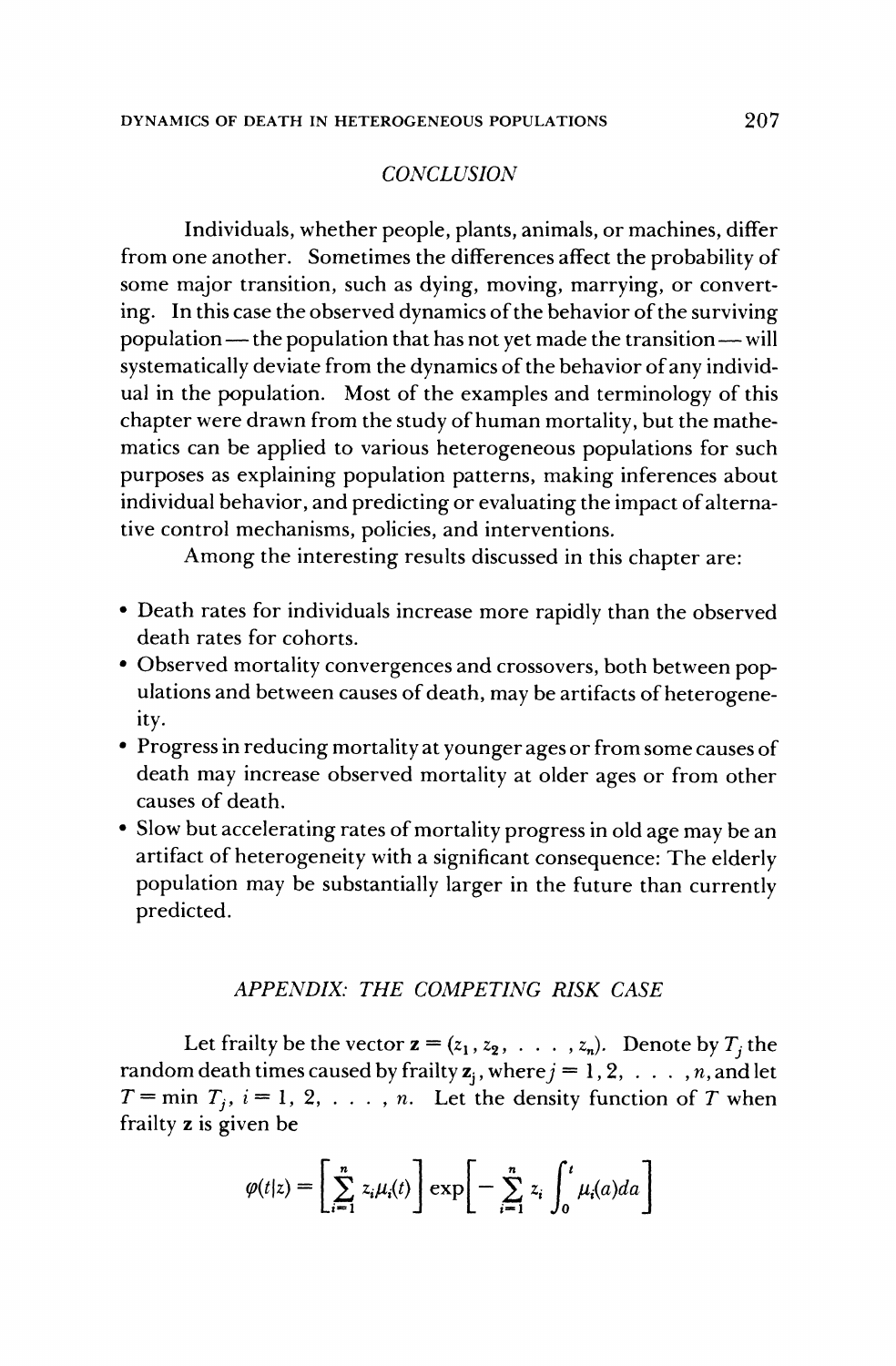**Note that from this formula it follows that** 

$$
P(T > a|z) = \exp\bigg[-\sum_{i=1}^{n} z_i \int_0^a \mu_i(t)dt\bigg]
$$

**As in the scalar case note that** 

$$
\bar{\mu}(a) = \frac{dP(T \le a)/da}{P(T > a)}
$$

**Denoting by f(a) the density probability function of vector**   $z = (z_1, \ldots, z_n)$ , we have

$$
\bar{\mu}(a) = \frac{\int_0^\infty \left[ dP(T \le x|z)/da \right] f(z) dz}{P(T > a)}
$$

or using the formula for  $\varphi(tz)$ ,

$$
\overline{\mu}(a) = \frac{\int_0^\infty \left[ \sum_i z_i \mu_i(a) \right] \exp\left[ -\sum_{i=1}^n z_i \int_0^a \mu_i(t) dt \right] f(z) dz}{P(T > a)}
$$

**Noting that** 

$$
\frac{\exp\biggl[-\sum_{i=1}^n z_i \int_0^a \mu_i(t)dt\biggr] f(z)}{P(T > a)} = f_a(z)
$$

where  $f_a(z)$  is the conditional probability density function of vector **frailty**  $z = (z_1, \ldots, z_n)$  **when the event**  $\{T > x\}$  **is given, we get the following for**  $\overline{\mu}(a)$ **:** 

$$
\overline{\mu}(a) = \sum \mu_i(a)\hat{z}_i(a)
$$

**where** 

$$
\hat{z}_j(a) = E\{\mathbf{z}_j | T > a\}
$$

It is essential to know when  $\hat{z}_i(a)$  coincides with  $\bar{z}_i(a)$ , where  $\bar{z}_i = E(z_i | T_i > a)$  is the conditional frailty that was defined before. For this purpose note that the random event  $\{T > a\}$  may be represented as

$$
\{T > a\} = \bigcap_{i=1}^{n} \{T_i > a\}
$$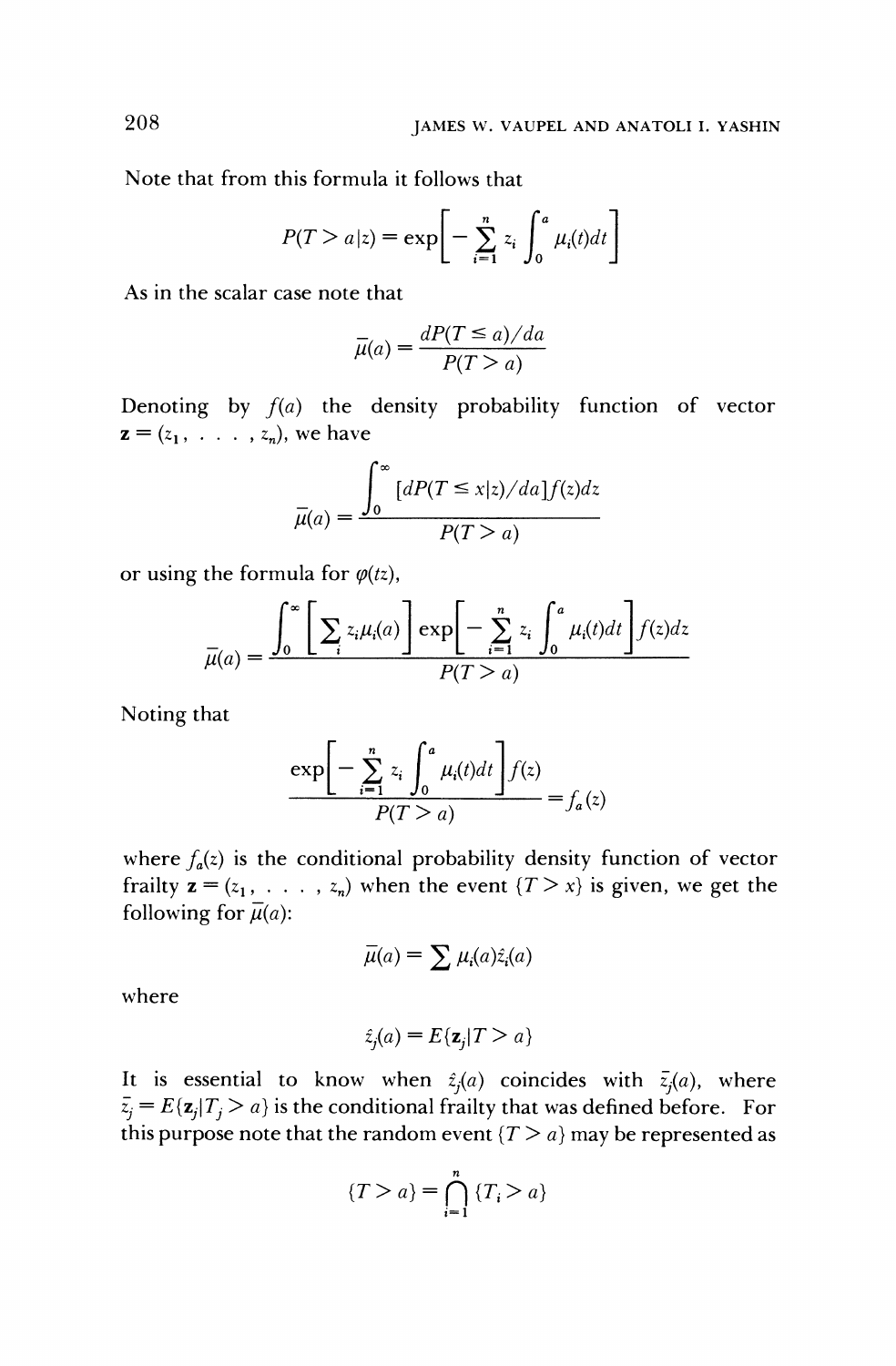The equality  $\hat{z}_i(a) = \bar{z}_i(a)$  means that

$$
E(\mathbf{z}_i | \bigcap_i \{T_i > a\}) = E(\mathbf{z}_i | T_i > a)
$$

The last equality may take place only in the case when frailty **z**, for any *i* does not depend on  $T_k$ , where  $j \neq k$  and  $j, k = 1, 2, \ldots, n$ .

#### **REFERENCES**

#### **BEARD, R. E.**

- **1963 "A theory of mortality based on actuarial, biological and medical considerations." In Proceedings of International Population Conference. Vol. 1. New York: International Union for the Scientific Study of Population.**
- **BLUMEN, I., KOGAN, M., AND MCCARTHY, P. J.** 
	- **1955 The Industrial Mobility of Labor as a Probability Process. Ithaca: Cornell University Press.**

#### **COURNOT, A. A.**

**1838 "Memoire sur les applications du calcul des chances a la statistique judiciare" [The application of the calculus of probability tojudicial**  statistics]. *Journal de mathematiques pures et appliquées* 3:257-334.

#### **DARWIN, C.**

**1964 On the Origin of Species. Cambridge, Mass.: Harvard University Press. (Originally published 1859.)** 

#### **GINI, C.**

**1924 "Premieres recherches sur la fecondabilite de la femme" [New research on the fecundity of women]. Proceedings of the International Mathematics Congress 2:889-892.** 

#### **GINSBERG, R. B.**

- **1973 "Stochastic models of residential and geographic mobility for heterogeneous populations." Environment and Planning 5:113-124.**
- **HECKMAN, J. J., AND SINGER, B.** 
	- **1982 "Population heterogeneity in demographic models." In K. Land and A. Rogers (Eds.), Multidimensional Mathematical Demography. New York: Academic Press.**

**KEYFITZ, N., AND LITTMAN, G.** 

- **1980 "Mortality in a heterogeneous population." Population Studies 33:333-343.**
- **LIPTZER, R. S., AND SHIRYAEV, A. N.**

**1977 Statistics of Random Processes. New York: Springer-Verlag.** 

#### **MCFARLAND, D. D.**

**1970 "Intergenerational social mobility as a Markov process: Including a time-stationary Markovian model that explains observed declines in mobility rates." American Sociological Review 35:463-475.**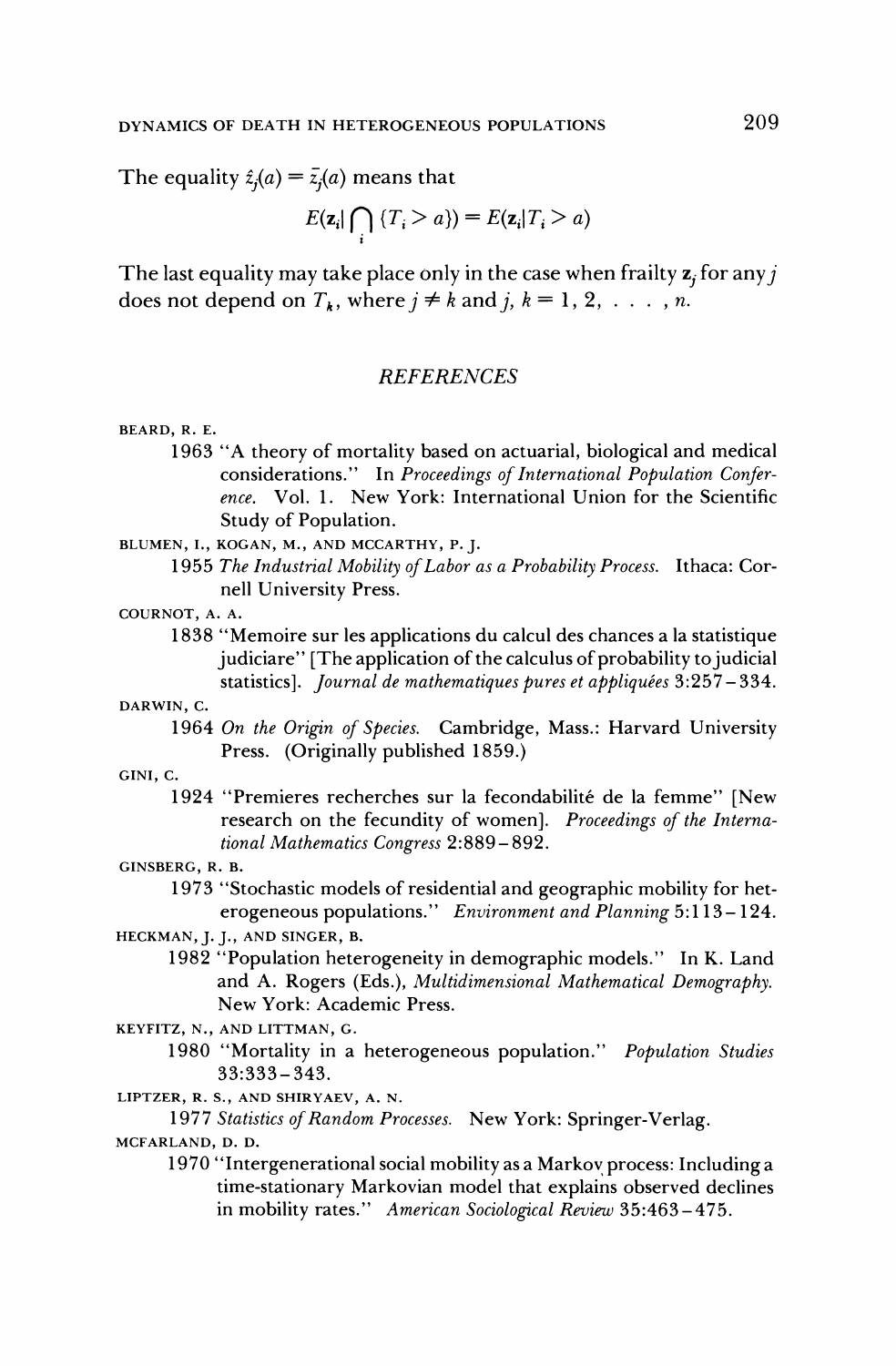- **MANN, N. R., SCHAFER, R. E., AND SINGPURWALLA, N. D.** 
	- 1974 Methods for Statistical Analysis of Reliability and Life Data. New York: **Wiley.**

**MANTON, K., AND STALLARD, E.** 

- **1981 "Methods for evaluating the heterogeneity of aging processes in human populations using vital statistics data: Explaining the black/ white mortality crossover by a model of mortality selection." Human Biology 53:47-67.**
- **MANTON, K., STALLARD, E., AND VAUPEL, J. W.** 
	- **1981 "Methods for comparing the mortality experience of heterogeneous populations." Demography 18:389-410.**

**MAYR, E.** 

**1976 Evolution and the Diversity of Life. Cambridge, Mass.: Harvard University Press.** 

**MYERS, R.** 

- **1981 Social Security. Homewood, Ill.: Irwin.**
- **NAM, C. B., WEATHERBY, N. L., AND OCKAY, K. A.** 
	- **1978 "Causes of death which contribute to the mortality crossover effect." Social Biology 25:306-314.**
- **POTTER, R. G., AND PARKER, M. P.** 
	- **1964 "Predicting the time required to conceive." Population Studies 18:99-116.**
- **SHEPARD, D. S., AND ZECKHAUSER, R. J.** 
	- **1975 "The assessment of programs to prolong life, recognizing their interaction with risk factors." Discussion Paper 32D. Cambridge, Mass.: Kennedy School of Government, Harvard University.**
	- **1980 "Long-term effects of interventions to improve survival in mixed populations." Journal of Chronic Diseases 33:413-433.**
- **SHEPS, M. C., AND MENKEN, J. A.** 
	- **1973 Mathematical Models of Conception and Birth. Chicago: University of Chicago Press.**

**SILCOCK, H.** 

- **1954 "The phenomenon of labor turnover."Journal of the Royal Statistical Society 117:429-440.**
- **SINGER, B., AND SPILERMAN, S.** 
	- **1974 "Social mobility models for heterogeneous populations." In H. L. Costner (Ed.), Sociological Methodology 1973- 1974. San Francisco: Jossey-Bass.**

**SPILERMAN, S.** 

**1972 "Extensions of the mover-stayer model." AmericanJournal of Sociology 78:599-626.** 

**TUMA, N. B.** 

**1983 "Effects of labor market structure onjob-shift patterns." Working paper 83-11. Laxenburg, Austria: International Institute for Applied Systems Analysis.**